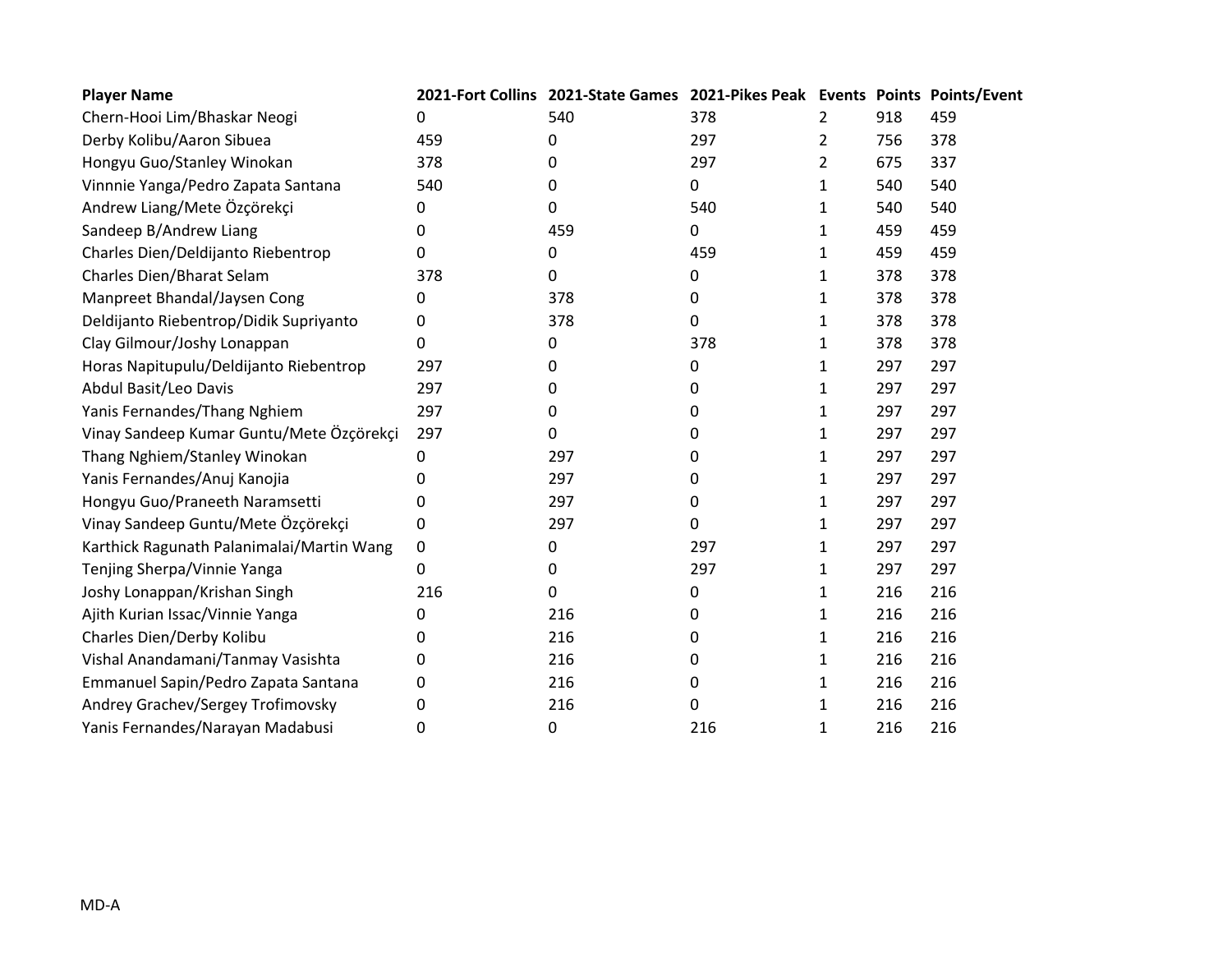| <b>Player Name</b>                        |     | 2021-Fort Collins 2021-State Games 2021-Pikes Peak Events Points Points/Event |           |                |     |     |
|-------------------------------------------|-----|-------------------------------------------------------------------------------|-----------|----------------|-----|-----|
| Hongyu Guo/Mete Özçörekçi                 | 264 | 0                                                                             | 480       | 2              | 744 | 372 |
| Vishal Anandamani/Tanmay Vasishta         | 192 | 192                                                                           | 264       | 3              | 648 | 216 |
| Vinnnie Yanga/Pedro Zapata Santana        | 480 | 0                                                                             | 0         | 1              | 480 | 480 |
| Bradley Pratasik/Stanley Winokan          | 0   | 480                                                                           | 0         | 1              | 480 | 480 |
| Derby Kolibu/Aaron Sibuea                 | 408 | 0                                                                             | 0         | 1              | 408 | 408 |
| Yanis Fernandes/Vinay Sandeep Guntu       | 0   | 408                                                                           | 0         | 1              | 408 | 408 |
| Charles Dien/Yue Fan                      | 0   | 0                                                                             | 408       | 1              | 408 | 408 |
| Tam Nguyen/John Pelosi Jr                 | 192 | 192                                                                           | 0         | $\overline{2}$ | 384 | 192 |
| Pasang Sherpa/Tenjing Sherpa              | 192 | 0                                                                             | 192       | $\overline{2}$ | 384 | 192 |
| Horas Napitupulu/Deldijanto Riebentrop    | 336 | 0                                                                             | 0         | $\mathbf{1}$   | 336 | 336 |
| Charles Dien/Tony Han                     | 336 | 0                                                                             | 0         | 1              | 336 | 336 |
| Raktim Bir/Jeffrey Chiu                   | 0   | 336                                                                           | 0         | $\mathbf{1}$   | 336 | 336 |
| Tenjing Sherpa/Vinnie Yanga               | 0   | 336                                                                           | $\pmb{0}$ | $\mathbf{1}$   | 336 | 336 |
| Deldijanto Riebentrop/Aaron Sibuea        | 0   | 0                                                                             | 336       | $\mathbf{1}$   | 336 | 336 |
| Narayan Madabusi/Vinnie Yanga             | 0   | 0                                                                             | 336       | $\mathbf{1}$   | 336 | 336 |
| Abdul Basit/Leo Davis                     | 264 | 0                                                                             | 0         | $\mathbf{1}$   | 264 | 264 |
| Bharat Selam/Isla Simpson                 | 264 | 0                                                                             | 0         | 1              | 264 | 264 |
| Xingyu (Shinu) Chen/Thang Nghiem          | 264 | 0                                                                             | 0         | $\mathbf{1}$   | 264 | 264 |
| Naveen Dhayanidhi/Thang Nghiem            | 0   | 264                                                                           | 0         | 1              | 264 | 264 |
| Anuj Kanojia/Joshy Lonappan               | 0   | 264                                                                           | 0         | 1              | 264 | 264 |
| Charles Dien/Deldijanto Riebentrop        | 0   | 264                                                                           | 0         | 1              | 264 | 264 |
| Hongyu Guo/Praneeth Naramsetti            | 0   | 264                                                                           | 0         | 1              | 264 | 264 |
| Naveen Dhayanidhi/Praneeth Naramsetti     | 0   | 0                                                                             | 264       | 1              | 264 | 264 |
| Yanis Fernandes/Anuj Kanojia              | 0   | 0                                                                             | 264       | 1              | 264 | 264 |
| Sherin Ann Abraham/Isla Simpson           | 0   | 0                                                                             | 264       | 1              | 264 | 264 |
| Vinay Sandeep Kumar Guntu/Anuj Kanojia    | 192 | 0                                                                             | 0         | 1              | 192 | 192 |
| Joshy Lonappan/Krishan Singh              | 192 | 0                                                                             | 0         | 1              | 192 | 192 |
| Yanis Fernandes/Haochen Wang              | 192 | 0                                                                             | 0         | 1              | 192 | 192 |
| Stevi Kolibu/Berthy Pondaag               | 192 | 0                                                                             | 0         | 1              | 192 | 192 |
| Andrew Liang/Emmanuel Sapin               | 0   | 192                                                                           | 0         | 1              | 192 | 192 |
| Andrey Grachev/Sergey Trofimovsky         | 0   | 192                                                                           | 0         | $\mathbf{1}$   | 192 | 192 |
| Neil Pratasik/Alston Sibuea               | 0   | 192                                                                           | $\pmb{0}$ | 1              | 192 | 192 |
| Sneha Vardhan Dudaka/Vijay Krishna Lanka  | 0   | 0                                                                             | 192       | $\mathbf{1}$   | 192 | 192 |
| Karthick Ragunath Palanimalai/Martin Wang | 0   | 0                                                                             | 192       | 1              | 192 | 192 |
| Xingyu Chen/Claire Chien                  | 0   | 0                                                                             | 192       | 1              | 192 | 192 |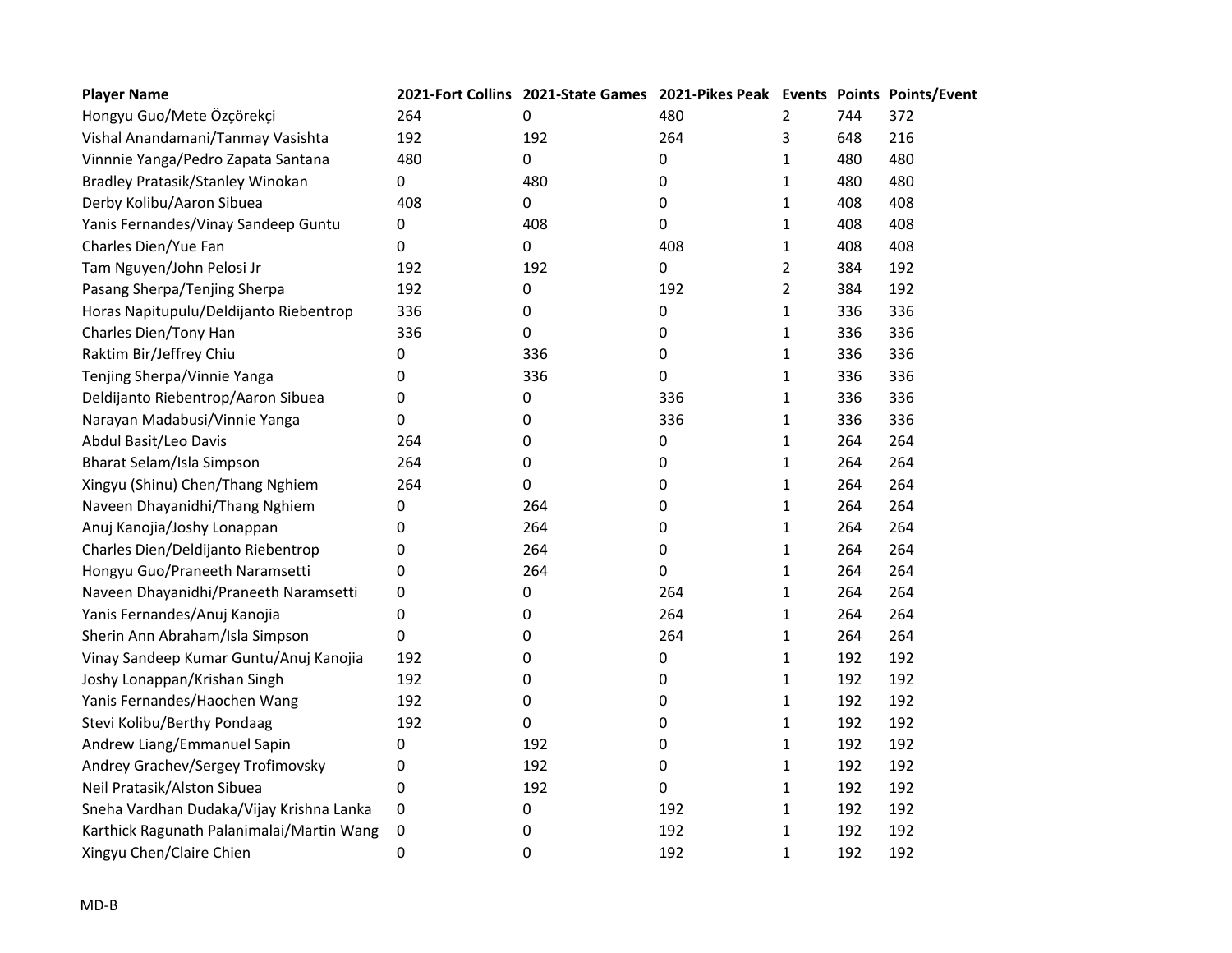| <b>Player Name</b>                              |     | 2021-Fort Collins 2021-State Games 2021-Pikes Peak Events Points Points/Event |     |              |     |     |
|-------------------------------------------------|-----|-------------------------------------------------------------------------------|-----|--------------|-----|-----|
| Frangky Lumowa/Michael Rotinsulu                | 294 | 0                                                                             | 294 | 2            | 588 | 294 |
| Tam Nguyen/John Pelosi Jr                       | 294 | 231                                                                           | 0   | 2            | 525 | 262 |
| Vishal Anandamani/Tanmay Vasishta               | 420 | 0                                                                             | 0   | 1            | 420 | 420 |
| Raktim Bir/Jeffrey Chiu                         | 0   | 420                                                                           | 0   | 1            | 420 | 420 |
| Naveen Dhayanidhi/Surekha Gajapathy             | 0   | 0                                                                             | 420 | 1            | 420 | 420 |
| Berthy Pondaag/Jimmy Wauran                     | 357 | 0                                                                             | 0   | 1            | 357 | 357 |
| Vish Somanath/Hau Sun                           | 0   | 357                                                                           | 0   | 1            | 357 | 357 |
| Ronnie Lasut/Berthy Pondaag                     | 0   | 0                                                                             | 357 | 1            | 357 | 357 |
| Frangky Lumowa/Bradley Pratasik                 | 0   | 294                                                                           | 0   | 1            | 294 | 294 |
| Ronnie Lasut/Eldridge Woy                       | 0   | 294                                                                           | 0   | 1            | 294 | 294 |
| John Pelosi Jr/Sue Ruan                         | 0   | 0                                                                             | 294 | 1            | 294 | 294 |
| Alexander Roberts/Aaron Shupp                   | 231 | 0                                                                             | 0   | 1            | 231 | 231 |
| Stevi Kolibu/Anggia Sibuea                      | 231 | 0                                                                             | 0   | 1            | 231 | 231 |
| Ye Tao/Haitao Zheng                             | 231 | 0                                                                             | 0   | 1            | 231 | 231 |
| Jimmy Lai/Vineeth Ramachandran                  | 231 | 0                                                                             | 0   | 1            | 231 | 231 |
| Berthy Pondaag/Anggia Sibuea                    | 0   | 231                                                                           | 0   | 1            | 231 | 231 |
| <b>Stanley Boyd/Grant Taggard</b>               | 0   | 231                                                                           | 0   | 1            | 231 | 231 |
| Neil Pratasik/Alston Sibuea                     | 0   | 231                                                                           | 0   | 1            | 231 | 231 |
| Sandesh Gupta/Nishant Kashiv                    | 0   | 0                                                                             | 231 | 1            | 231 | 231 |
| Jonathan Mata/Anggia Sibuea                     | 0   | 0                                                                             | 231 | 1            | 231 | 231 |
| Yooke Longkutoy/James Wauran                    | 0   | 0                                                                             | 231 | 1            | 231 | 231 |
| Alfred Tumondo/Eldridge Woy                     | 0   | 0                                                                             | 231 | 1            | 231 | 231 |
| Rajesh Idate/Deepak Joshi                       | 168 | 0                                                                             | 0   | $\mathbf{1}$ | 168 | 168 |
| Neil Pratasik/Alfred Tumondo                    | 168 | 0                                                                             | 0   | 1            | 168 | 168 |
| Sandesh Kesarla Nagaraja Gupta/Shishir Shivhare | 168 | 0                                                                             | 0   | 1            | 168 | 168 |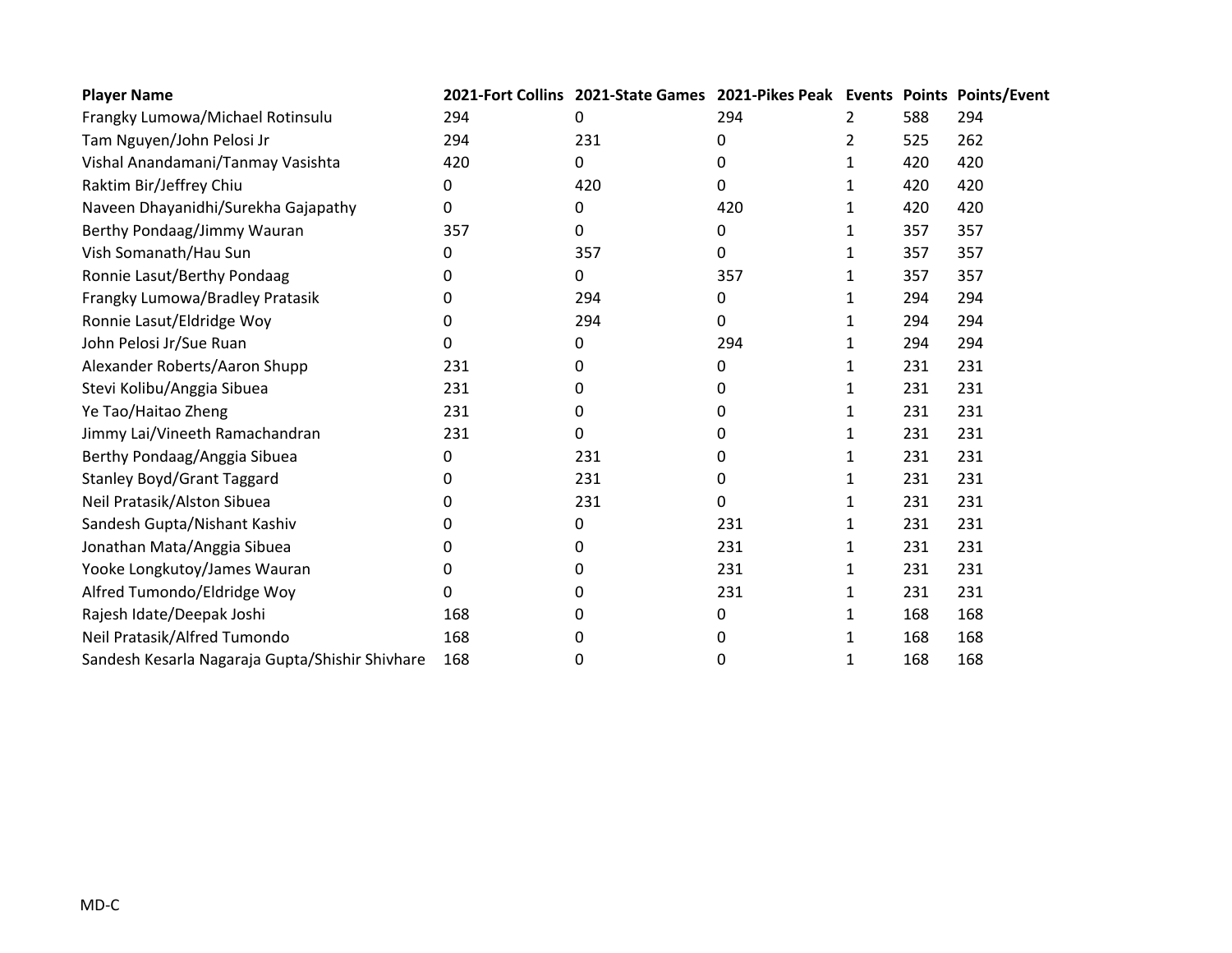| <b>Player Name</b>                   | 2021-Pikes Peak Events Points Points/Event |   |      |     |
|--------------------------------------|--------------------------------------------|---|------|-----|
| Frangky Lumowa/Deldijanto Riebentrop | 540                                        |   | 540. | 540 |
| Lachhu Rana/Vish Somanath            | 459                                        | 1 | 459  | 459 |
| Alfred Tumondo/Eldridge Woy          | 378                                        | 1 | 378  | 378 |
| Anggia Sibuea/James Wauran           | 378                                        | 1 | 378  | 378 |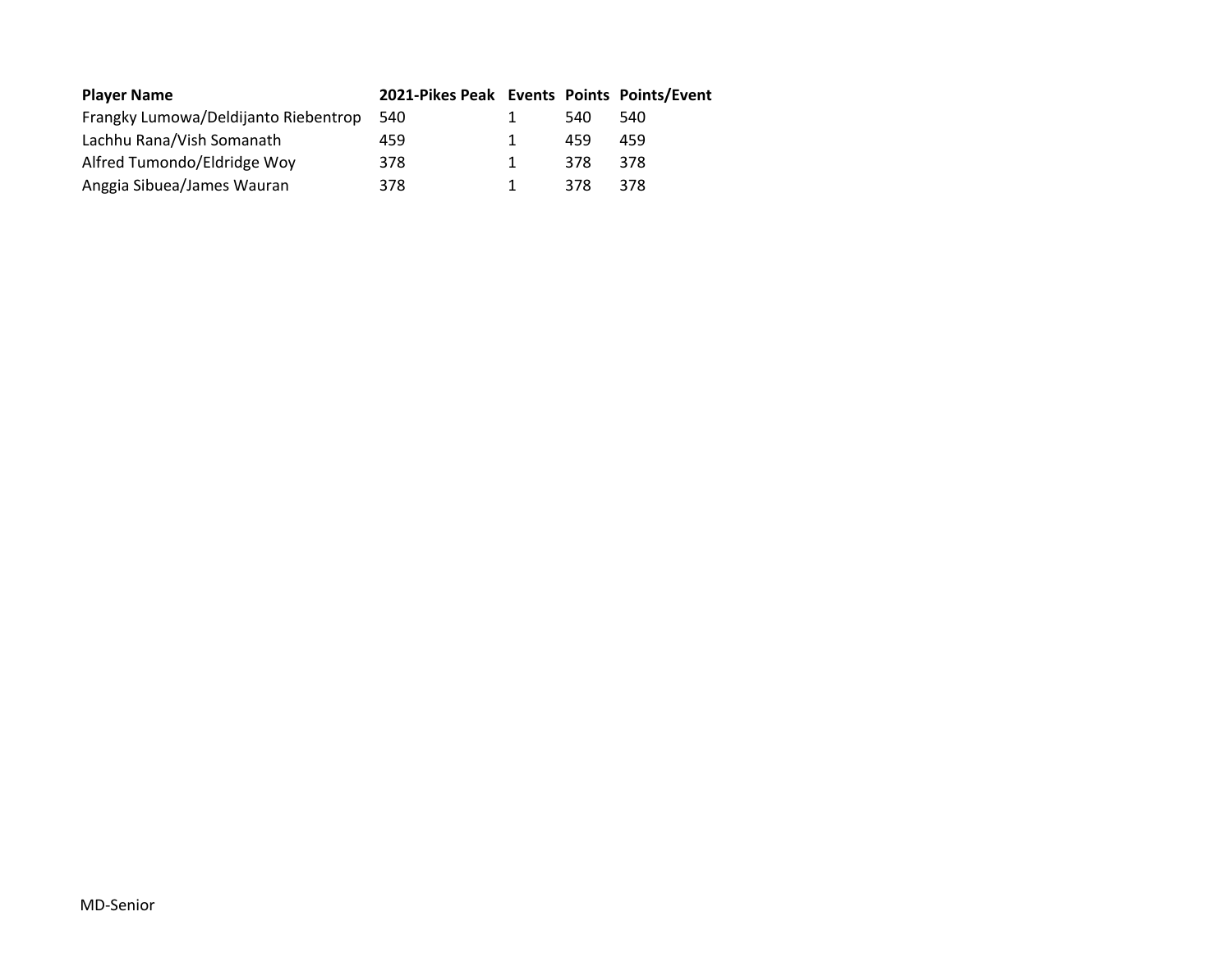| <b>Player Name</b>               |     | 2021-Fort Collins 2021-State Games Events Points Points/Event |   |     |     |
|----------------------------------|-----|---------------------------------------------------------------|---|-----|-----|
| Rajesh Idate/Deepak Joshi        | 540 | 0                                                             |   | 540 | 540 |
| Alfred Tumondo/Eldridge Woy      | 0   | 540                                                           |   | 540 | 540 |
| Ye Tao/Haitao Zheng              | 459 | 0                                                             |   | 459 | 459 |
| Lachhu Rana/Ullas Soans          | 0   | 459                                                           | 1 | 459 | 459 |
| Anggia Sibuea/Alfred Tumondo 378 |     | 0                                                             |   | 378 | 378 |
| Frangky Lumowa/Lachhu Rana 378   |     | 0                                                             |   | 378 | 378 |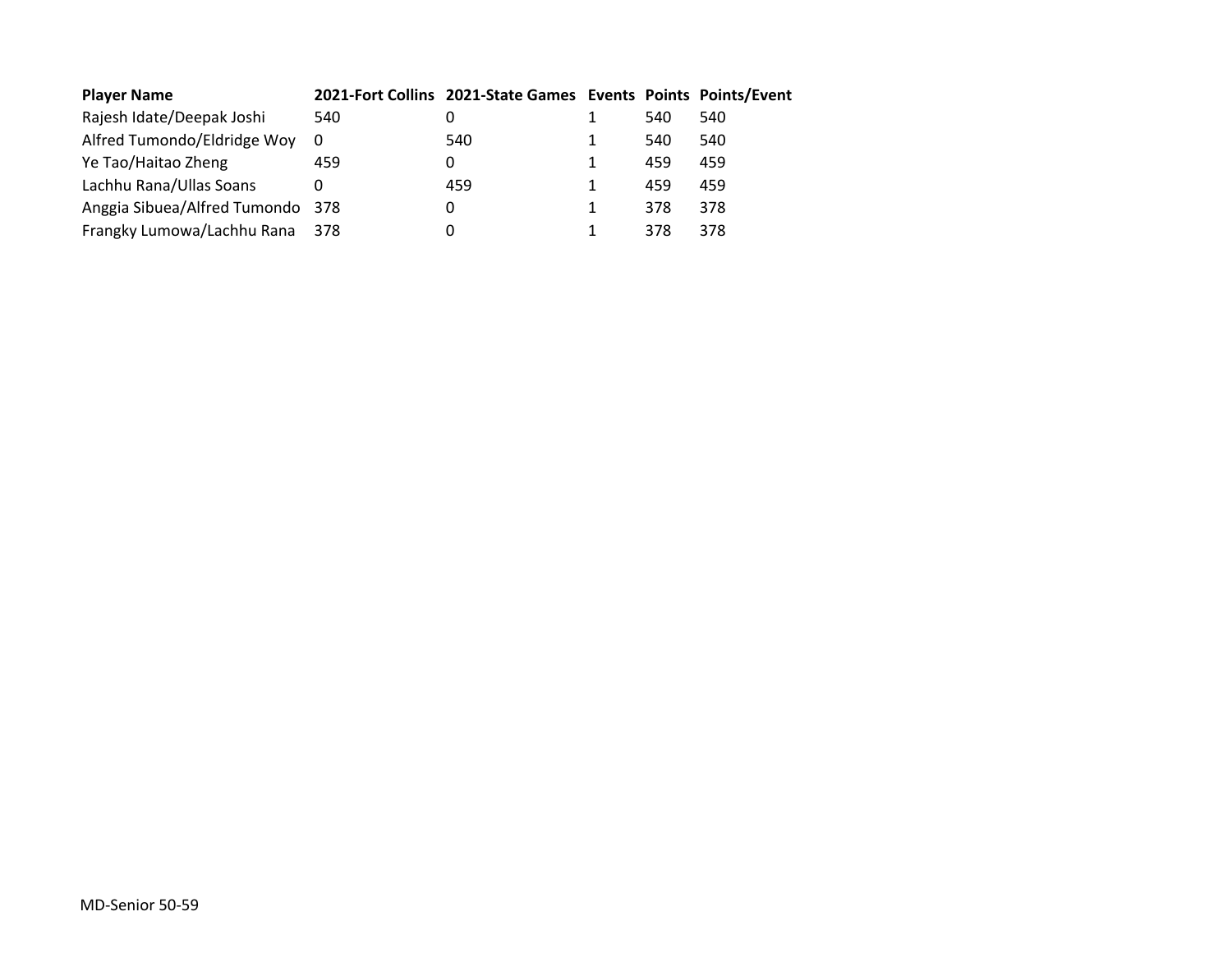| <b>Player Name</b>             | 2021-State Games Events Points Points/Event |         |  |
|--------------------------------|---------------------------------------------|---------|--|
| Vish Somanath/Mike Yancey 540  |                                             | 540 540 |  |
| Stanley Boyd/Grant Taggard 459 |                                             | 459 459 |  |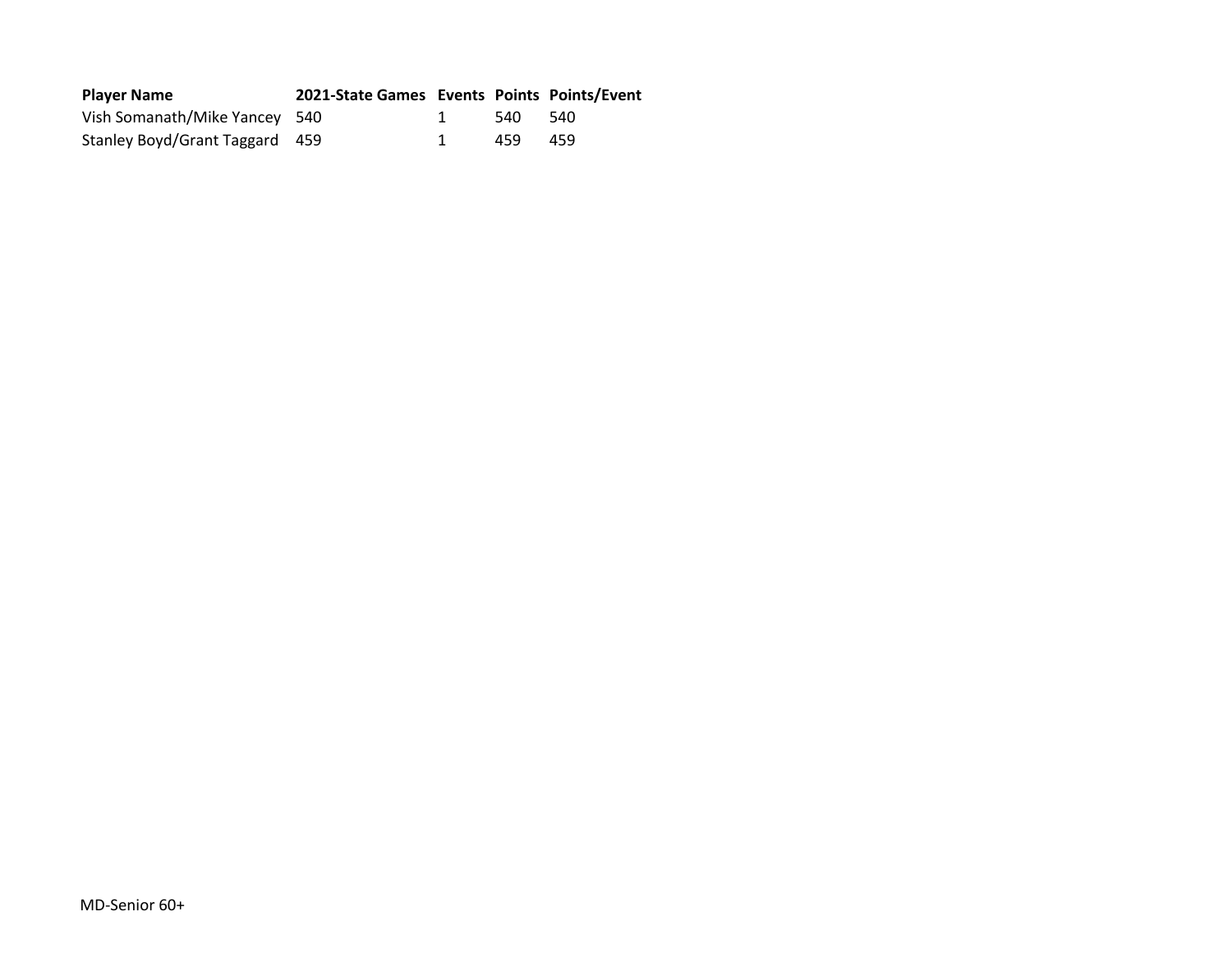| <b>Player Name</b>     |     | 2021-Fort Collins 2021-State Games 2021-Pikes Peak Events Points Points/Event |     |   |      |     |
|------------------------|-----|-------------------------------------------------------------------------------|-----|---|------|-----|
| Joshy Lonappan         | 459 | 297                                                                           | 459 | 3 | 1215 | 405 |
| Andrew Liang           | 0   | 540                                                                           | 540 | 2 | 1080 | 540 |
| <b>Stanley Winokan</b> | 378 | 297                                                                           | 378 | 3 | 1053 | 351 |
| Pedro Zapata Santana   | 540 | 378                                                                           | 0   | 2 | 918  | 459 |
| <b>Tenjing Sherpa</b>  | 0   | 297                                                                           | 378 | 2 | 675  | 337 |
| Mete Özçörekçi         | 297 | 297                                                                           | 0   | 2 | 594  | 297 |
| Sandeep B              | 0   | 459                                                                           | 0   | 1 | 459  | 459 |
| <b>Bharat Selam</b>    | 378 | 0                                                                             | 0   | 1 | 378  | 378 |
| Chern-Hooi Lim         | 0   | 378                                                                           | 0   | 1 | 378  | 378 |
| Tejas Tripathi         | 297 | 0                                                                             | 0   |   | 297  | 297 |
| <b>Abdul Basit</b>     | 297 | 0                                                                             | 0   |   | 297  | 297 |
| Omkar Gunge            | 0   | 0                                                                             | 297 |   | 297  | 297 |
| David Nguyen           | 0   | 0                                                                             | 297 | 1 | 297  | 297 |
| Clay Gilmour           | 0   | 0                                                                             | 297 | 1 | 297  | 297 |
| Muhammad Sajjad        | 0   | 0                                                                             | 297 | 1 | 297  | 297 |
| Jaysen Cong            | 0   | 216                                                                           | 0   | 1 | 216  | 216 |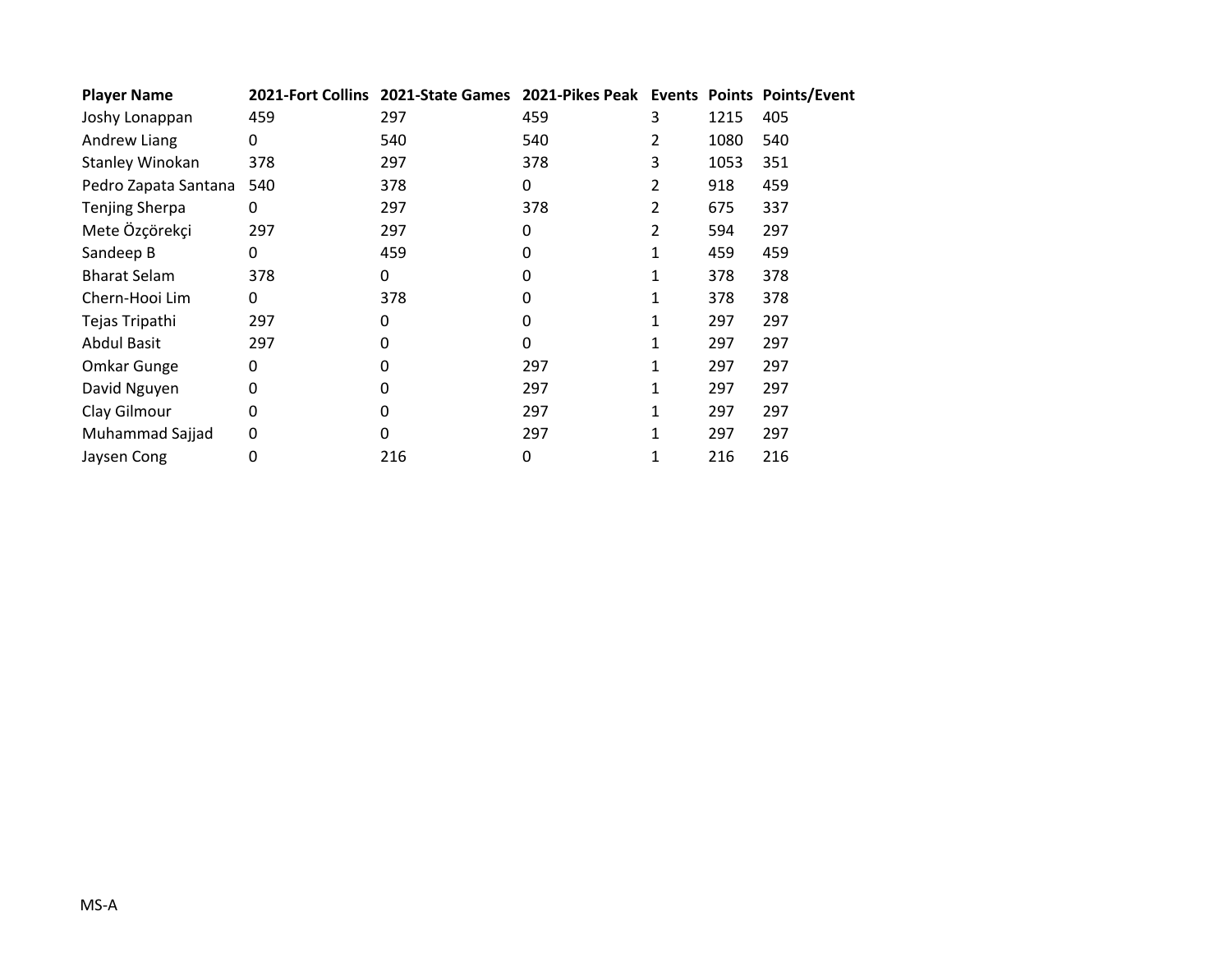| <b>Player Name</b>      |              | 2021-Fort Collins 2021-State Games 2021-Pikes Peak Events Points Points/Event |     |   |      |     |
|-------------------------|--------------|-------------------------------------------------------------------------------|-----|---|------|-----|
| Anuj Kanojia            | 264          | 408                                                                           | 336 | 3 | 1008 | 336 |
| Hongyu Guo              | 336          | 480                                                                           | 0   | 2 | 816  | 408 |
| Naveen Dhayanidhi       | $\mathbf{0}$ | 336                                                                           | 264 | 2 | 600  | 300 |
| Pasang Sherpa           | 264          | 0                                                                             | 264 | 2 | 528  | 264 |
| Charles Dien            | 480          | 0                                                                             | 0   | 1 | 480  | 480 |
| Xingyu Chen             | 0            | 0                                                                             | 480 | 1 | 480  | 480 |
| <b>Tenjing Sherpa</b>   | 408          | 0                                                                             | 0   | 1 | 408  | 408 |
| Martin Wang             | 0            | 0                                                                             | 408 | 1 | 408  | 408 |
| Xingyu (Shinu) Chen     | 336          | 0                                                                             | 0   | 1 | 336  | 336 |
| Yanis Fernandes         | 0            | 336                                                                           | 0   | 1 | 336  | 336 |
| Narayan Madabusi        | $\Omega$     | 0                                                                             | 336 | 1 | 336  | 336 |
| Haochen Wang            | 264          | 0                                                                             | 0   |   | 264  | 264 |
| David Nguyen            | 264          | 0                                                                             | 0   | 1 | 264  | 264 |
| John Beauprez           | 0            | 264                                                                           | 0   | 1 | 264  | 264 |
| <b>Bradley Pratasik</b> | 0            | 264                                                                           | 0   | 1 | 264  | 264 |
| Praneeth Naramsetti     | 0            | 264                                                                           | 0   | 1 | 264  | 264 |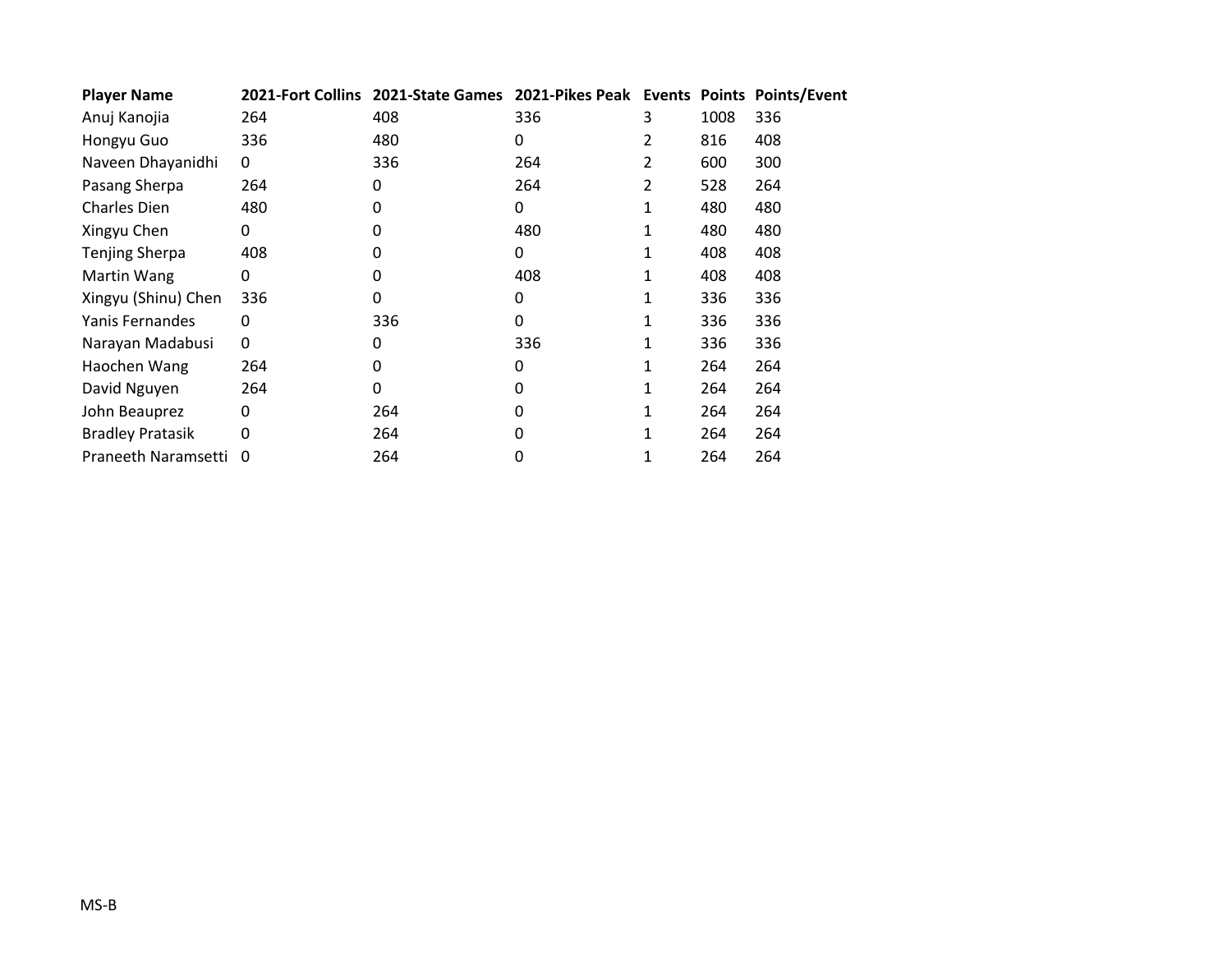| <b>Player Name</b>             |     | 2021-Fort Collins 2021-State Games 2021-Pikes Peak Events Points Points/Event |              |   |     |     |
|--------------------------------|-----|-------------------------------------------------------------------------------|--------------|---|-----|-----|
| Frangky Lumowa                 | 0   | 357                                                                           | 231          | 2 | 588 | 294 |
| Neil Pratasik                  | 294 | 231                                                                           | 0            | 2 | 525 | 262 |
| Nishant Kashiv                 | 231 | 0                                                                             | 231          | 2 | 462 | 231 |
| Ronnie Lasut                   | 0   | 231                                                                           | 231          | 2 | 462 | 231 |
| Vineeth Ramachandran           | 420 | 0                                                                             | 0            | 1 | 420 | 420 |
| Hau Sun                        | 0   | 420                                                                           | 0            | 1 | 420 | 420 |
| Praneeth Naramsetti            | 0   | 0                                                                             | 420          | 1 | 420 | 420 |
| Nat Koonmee                    | 357 | 0                                                                             | 0            | 1 | 357 | 357 |
| Sandesh Gupta                  | 0   | 0                                                                             | 357          | 1 | 357 | 357 |
| Jimmy Wauran                   | 294 | 0                                                                             | 0            |   | 294 | 294 |
| Jeffrey Chiu                   | 0   | 294                                                                           | 0            | 1 | 294 | 294 |
| Alston Sibuea                  | 0   | 294                                                                           | $\mathbf{0}$ | 1 | 294 | 294 |
| Karthick Ragunath Palanimalai  | 0   | 0                                                                             | 294          | 1 | 294 | 294 |
| <b>Rully Maringka</b>          | 0   | 0                                                                             | 294          | 1 | 294 | 294 |
| Sandesh Kesarla Nagaraja Gupta | 231 | 0                                                                             | 0            | 1 | 231 | 231 |
| Aaron Shupp                    | 231 | 0                                                                             | 0            | 1 | 231 | 231 |
| Shishir Shivhare               | 231 | 0                                                                             | 0            |   | 231 | 231 |
| Sumit Sur                      | 0   | 231                                                                           | 0            | 1 | 231 | 231 |
| John Pelosi Jr                 | 0   | 231                                                                           | 0            | 1 | 231 | 231 |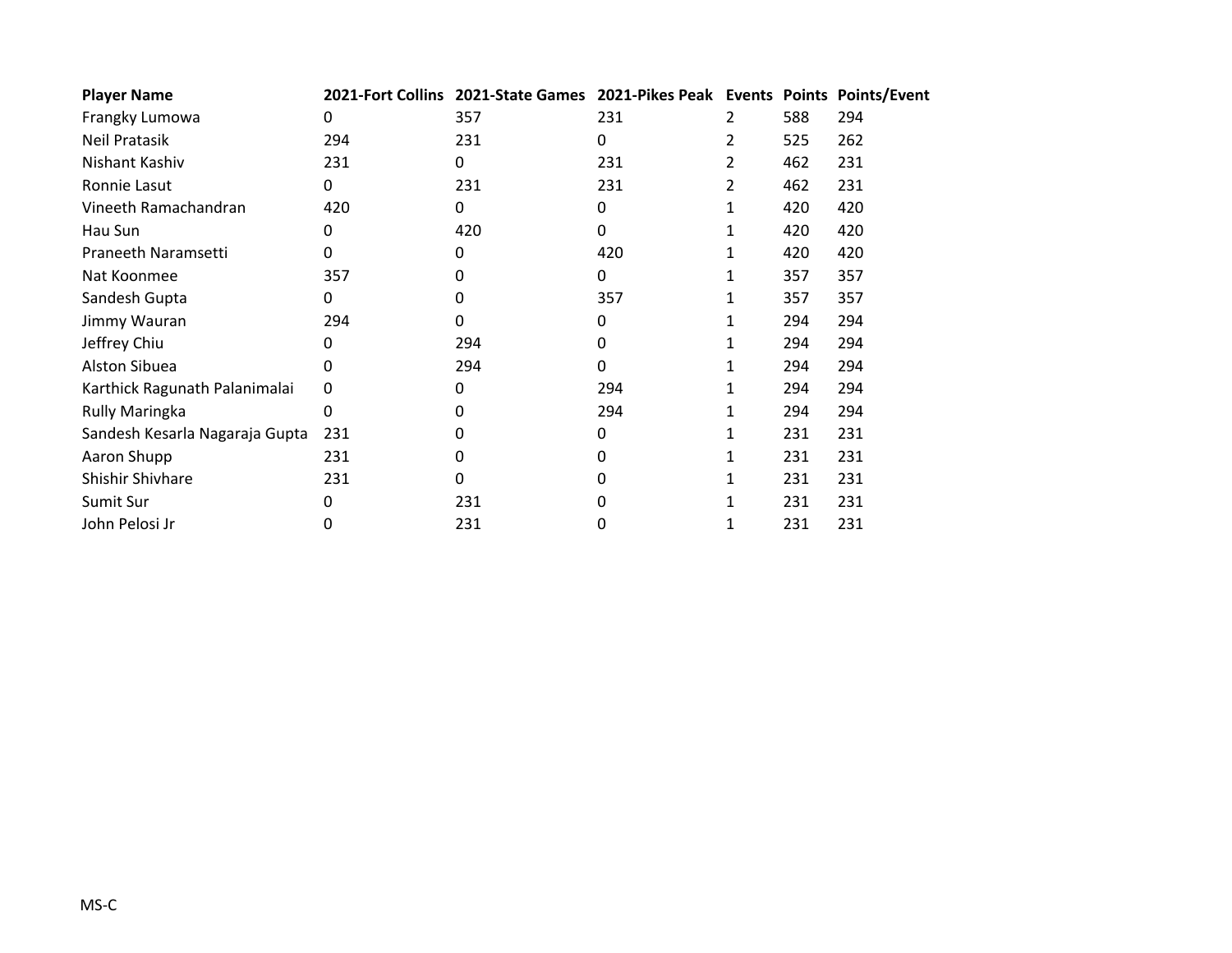| <b>Player Name</b>  | 2021-State Games 2021-Pikes Peak Events Points Points/Event |     |      |     |
|---------------------|-------------------------------------------------------------|-----|------|-----|
| Lachhu Rana         | 540                                                         | 540 | 1080 | 540 |
| Vish Somanath       | 459                                                         | 378 | 837  | 418 |
| Michael Rotinsulu 0 |                                                             | 459 | 459  | 459 |
| Alfred Tumondo 378  |                                                             | 0   | 378  | 378 |
| Yooke Longkutoy 0   |                                                             | 378 | 378  | 378 |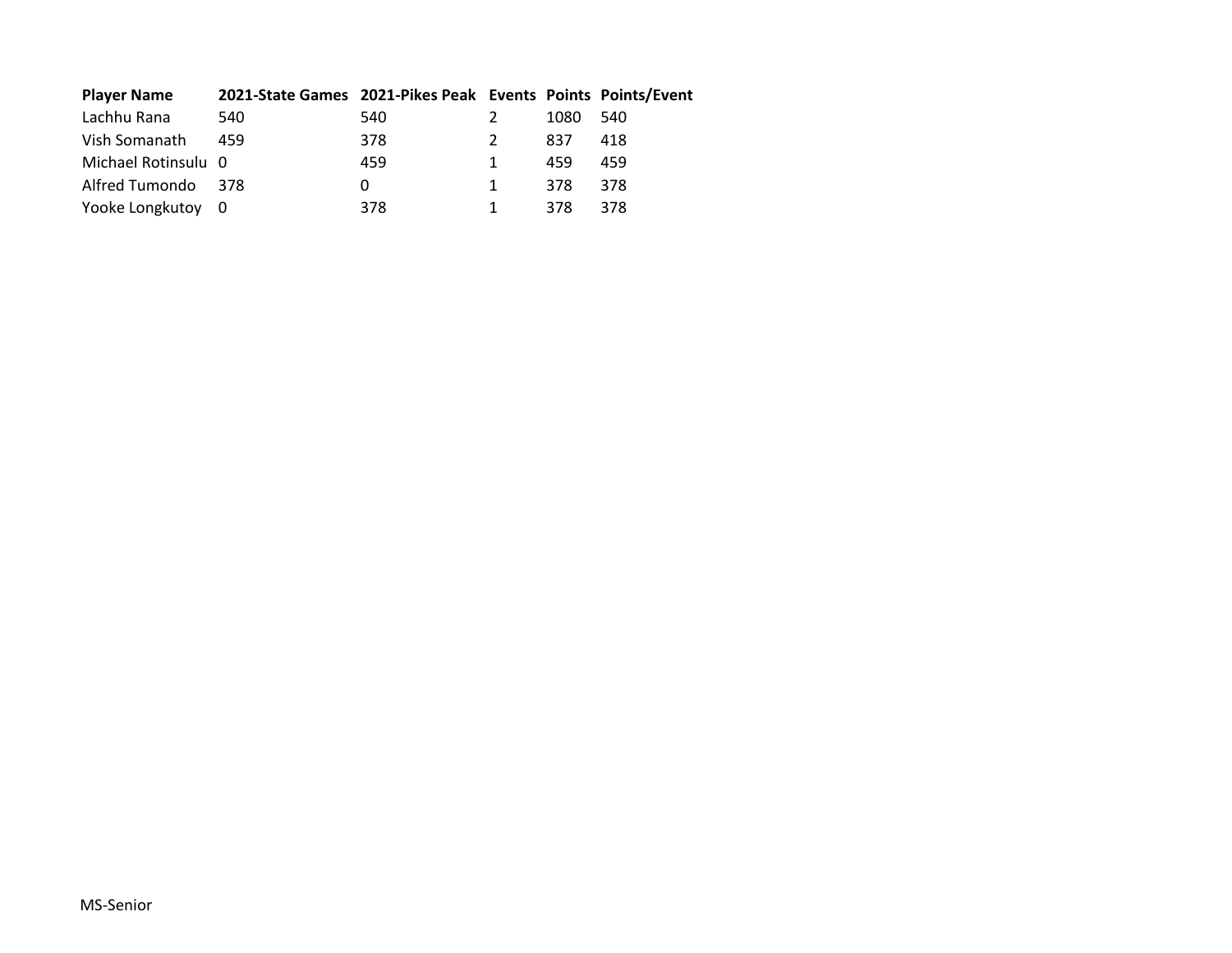| <b>Player Name</b> | 2021-Fort Collins Events Points Points/Event |         |     |
|--------------------|----------------------------------------------|---------|-----|
| Frangky Lumowa 540 |                                              | 540 540 |     |
| Lachhu Rana        | 459                                          | 459     | 459 |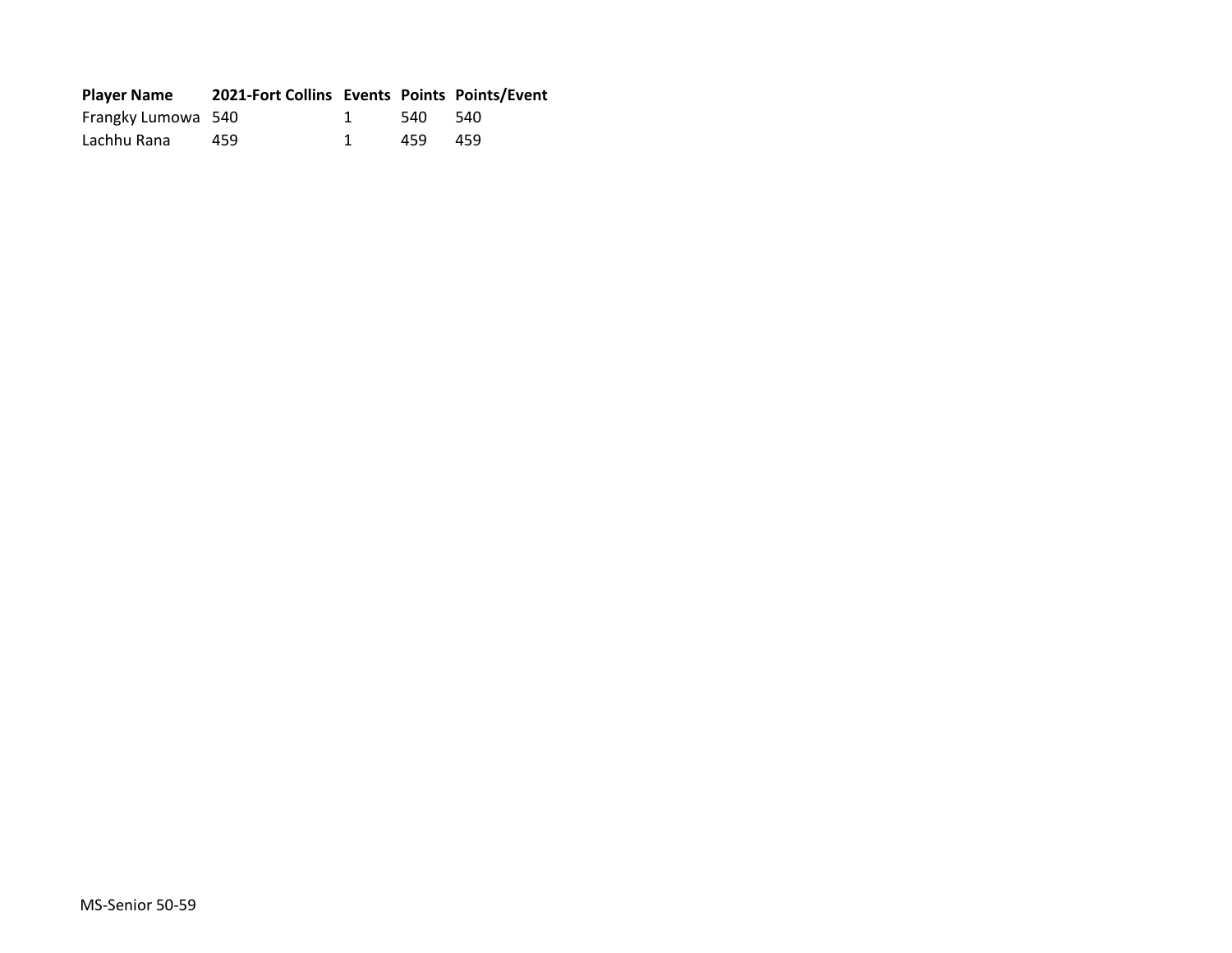|                   | Player Name 2021-Pikes Peak Events Points Points/Event |              |         |     |
|-------------------|--------------------------------------------------------|--------------|---------|-----|
| Tyler Mills       | 540                                                    | $\mathbf{1}$ | 540 540 |     |
| Cody Mills        | 459                                                    | $\mathbf{1}$ | 459     | 459 |
| Rohan Jeyavel 378 |                                                        | $\mathbf 1$  | 378 378 |     |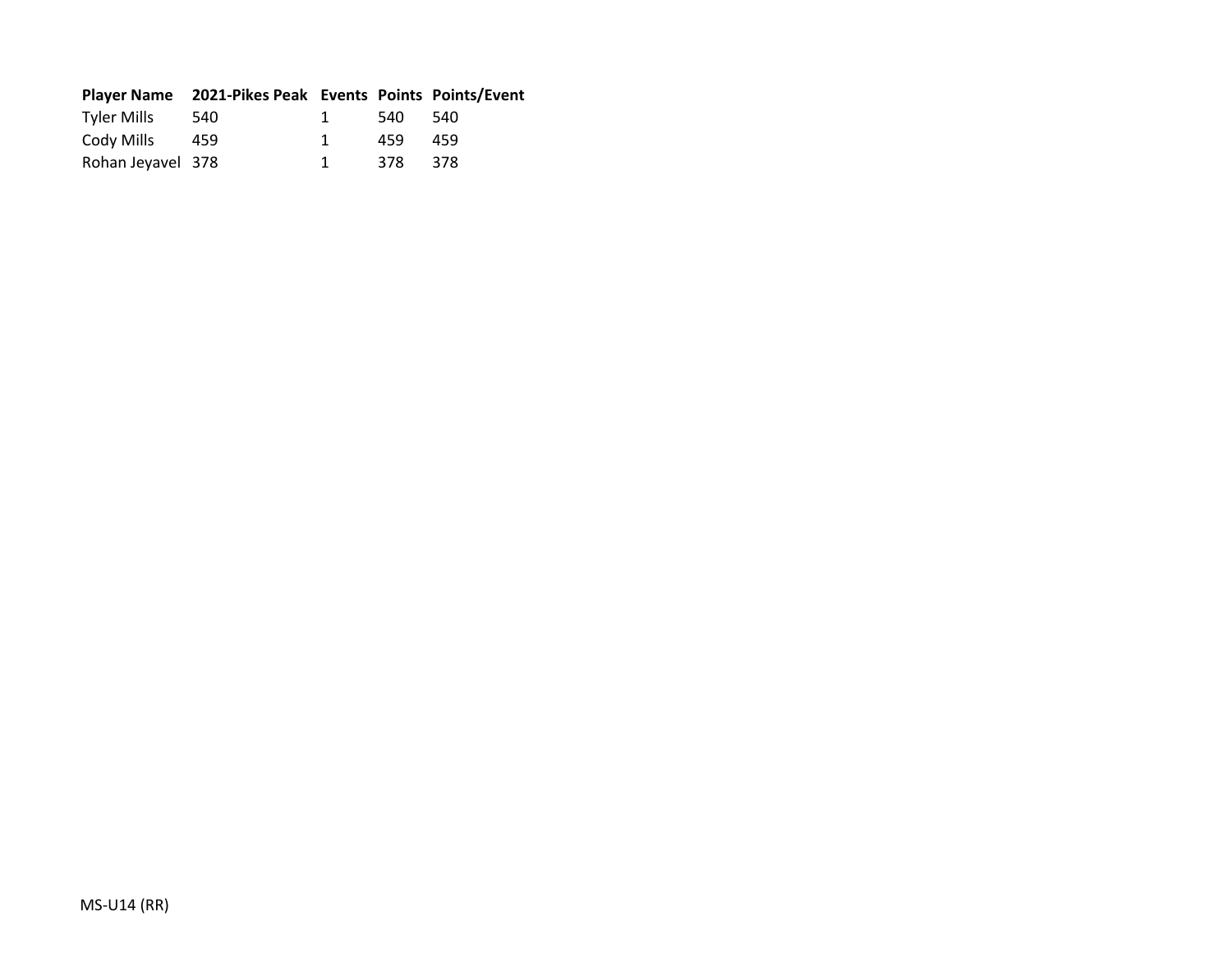| <b>Player Name</b> | 2021-Fort Collins Events Points Points/Event |              |     |     |
|--------------------|----------------------------------------------|--------------|-----|-----|
| <b>Tyler Mills</b> | 540                                          | $\mathbf{1}$ | 540 | 540 |
| Marcus Nghiem 378  |                                              | $\mathbf{1}$ | 378 | 378 |
| Cody Mills         |                                              | 0            | O   |     |
| Madhvi Chittoor 0  |                                              | O            |     |     |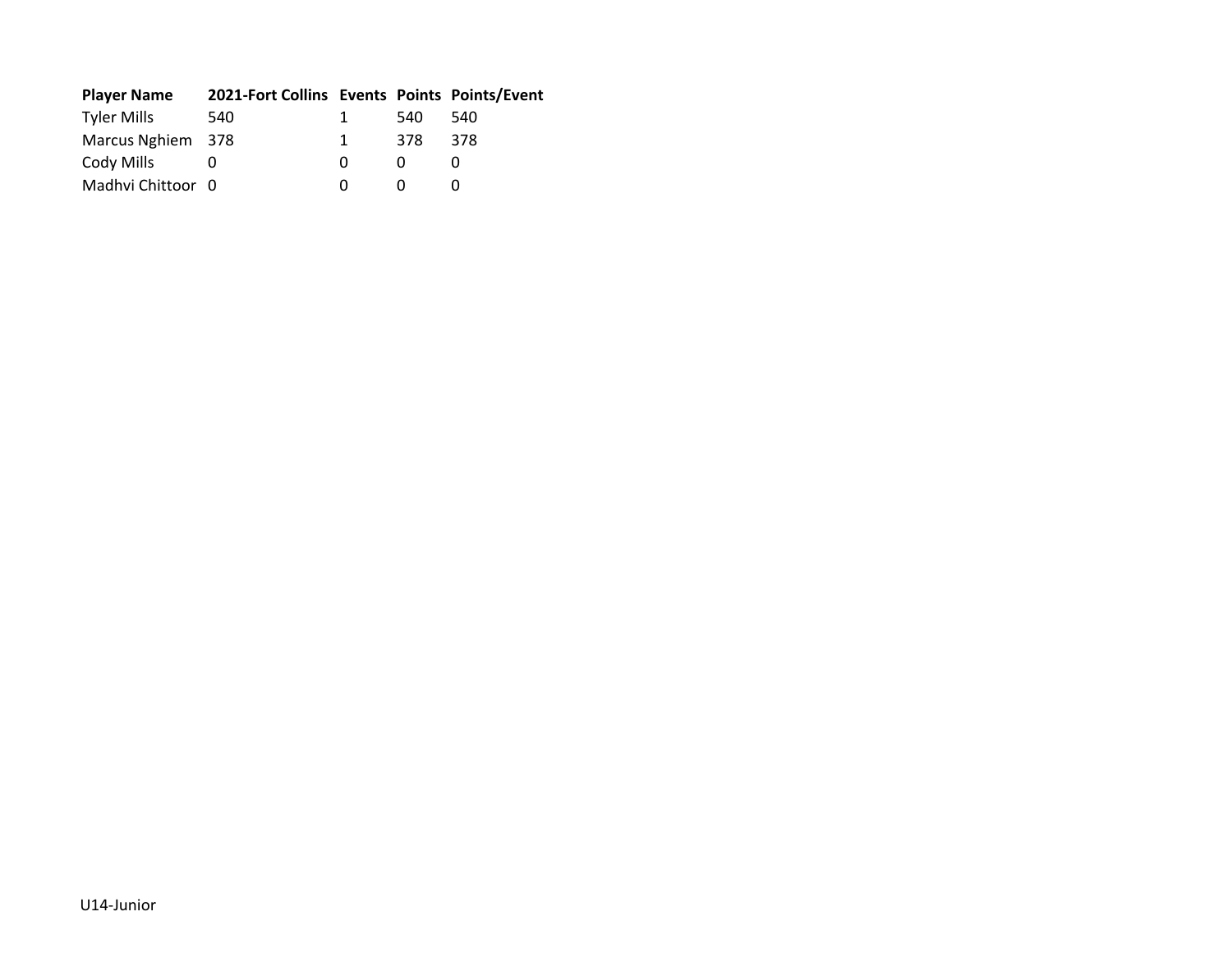| <b>Player Name</b>                  |     | 2021-Fort Collins 2021-State Games 2021-Pikes Peak Events Points Points/Event |     |      |     |
|-------------------------------------|-----|-------------------------------------------------------------------------------|-----|------|-----|
| Jacqueline Manueke/Senny Palilingan | 378 | 459                                                                           | 378 | 1215 | 405 |
| Sherin Ann Abraham/Isla Simpson     | 540 | 0                                                                             | 540 | 1080 | 540 |
| Surekha Gajapathy/Sue Ruan          | 297 | 0                                                                             | 459 | 756  | 378 |
| Sherin Ann Abraham/Laura Stuppin    | 0   | 540                                                                           | 0   | 540  | 540 |
| Ellen Steinlein/Laura Stuppin       | 459 | 0                                                                             |     | 459  | 459 |
| Claire Chien/Pavithra Govardhanan   | 378 | 0                                                                             | 0   | 378  | 378 |
| Mariana Beard/Ellen Steinlein       | 0   | 378                                                                           | 0   | 378  | 378 |
| Bonnie Carroll/Jia Hui Sim          | 0   | 378                                                                           | 0   | 378  | 378 |
| Claire Chien/Yue Fan                | 0   | 0                                                                             | 378 | 378  | 378 |
| Preethy John/Shu Yang               | 297 | 0                                                                             | 0   | 297  | 297 |
| Sue Ruan/Shu Yang                   | 0   | 297                                                                           | 0   | 297  | 297 |
| Pavithra Govardhanan/Laetitia Merle | 0   | 0                                                                             | 297 | 297  | 297 |
| Sridevi Maharaj/Uyen Tran           |     | 0                                                                             | 297 | 297  | 297 |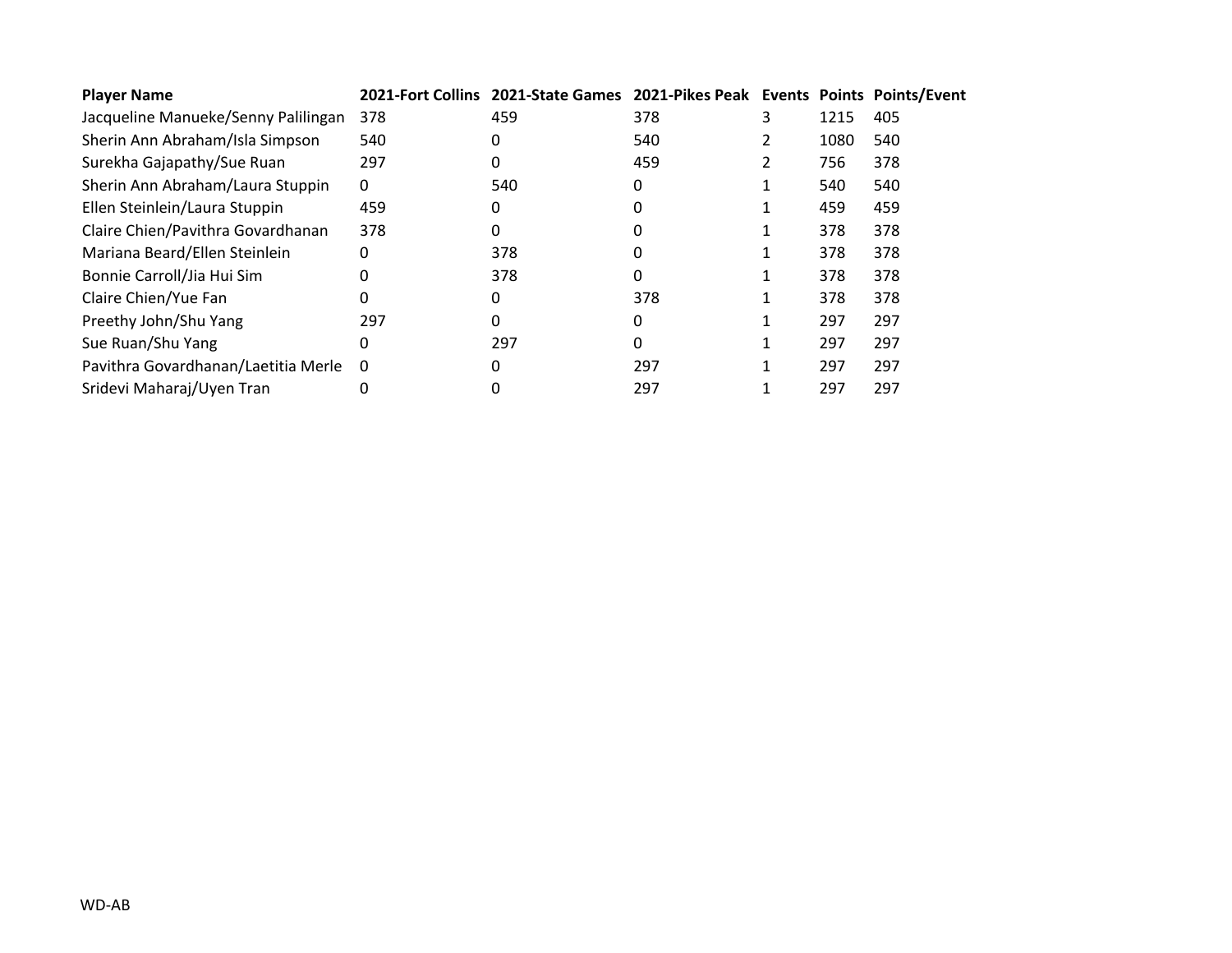| <b>Player Name</b>                 |     | 2021-Fort Collins 2021-State Games 2021-Pikes Peak Events Points Points/Event |     |     |     |
|------------------------------------|-----|-------------------------------------------------------------------------------|-----|-----|-----|
| Pavithra Govardhanan/Rusha Lawande | 357 | 294                                                                           |     | 651 | 325 |
| Sue Ruan/Shu Yang                  | 420 | 0                                                                             |     | 420 | 420 |
| Amy Low/Elene Mooney               | 0   | 420                                                                           | 0   | 420 | 420 |
| Amy Low/Shu Yang                   |     | 0                                                                             | 420 | 420 | 420 |
| Uyen Tran/Yu Ye                    |     | 357                                                                           | 0   | 357 | 357 |
| Elene Mooney/Uyen Tran             | 0   | 0                                                                             | 357 | 357 | 357 |
| Yuanyuan Qin/Yu Ye                 | 294 | 0                                                                             | 0   | 294 | 294 |
| Madhvi Chittoor/Amy Low            | 294 | 0                                                                             |     | 294 | 294 |
| Marilyn Boyd/Andrea Weiss          |     | 294                                                                           |     | 294 | 294 |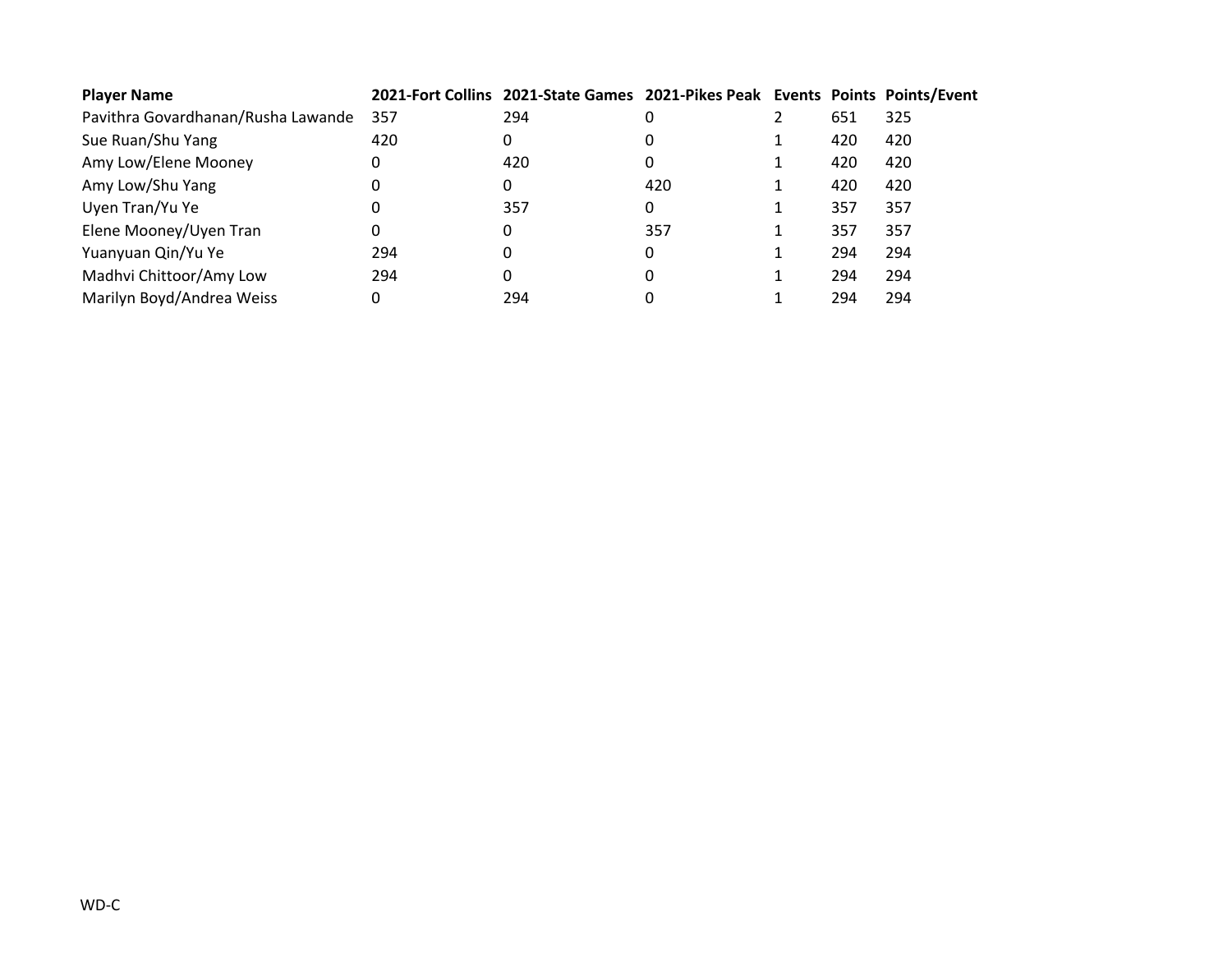| <b>Player Name</b>          | 2021-Fort Collins Events Points Points/Event |      |       |
|-----------------------------|----------------------------------------------|------|-------|
| Amy Low/Rose Surprenant 540 |                                              | -540 | - 540 |
| Linda Cory/Dorris Taylor    | 459                                          | 459  | 459   |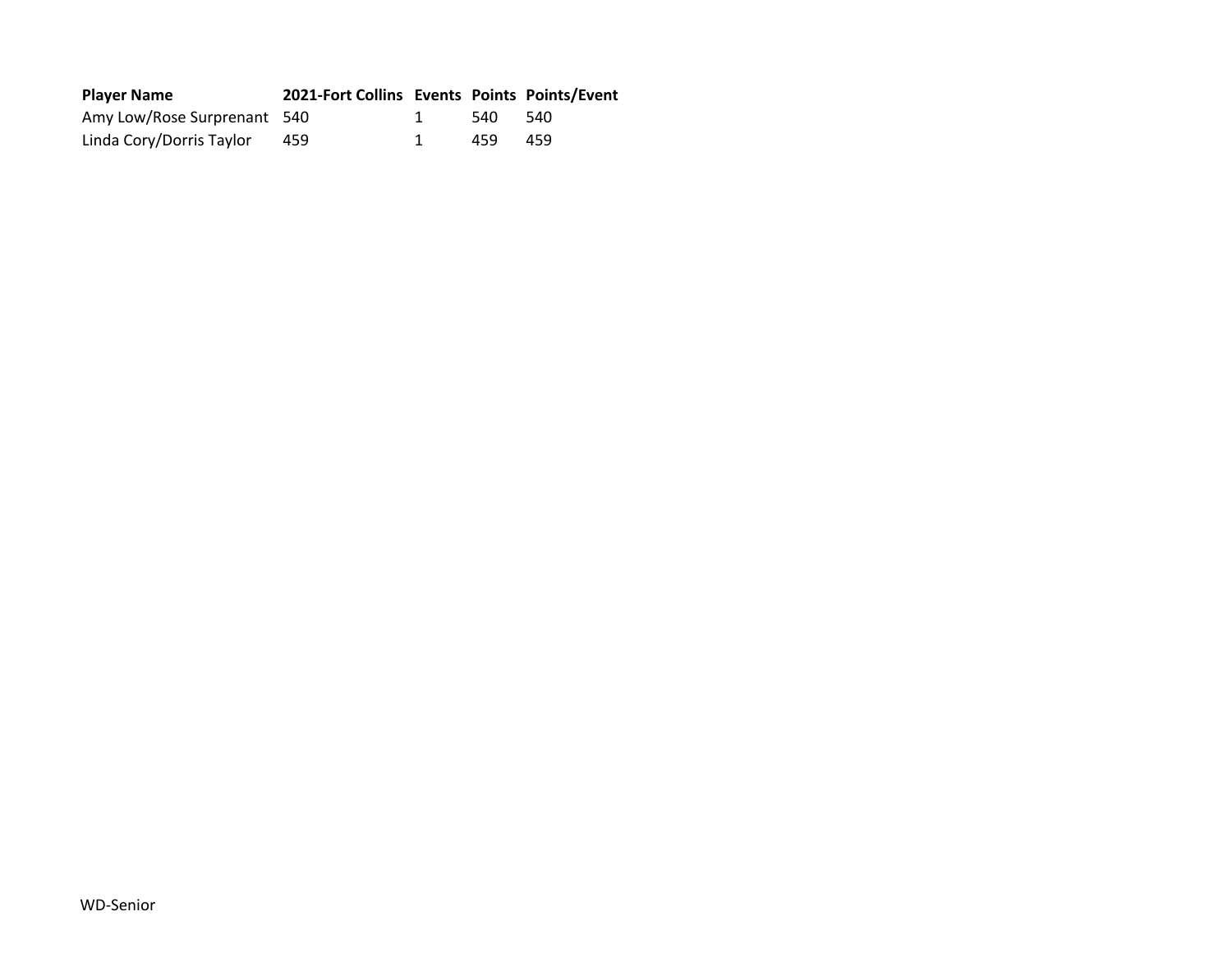| <b>Player Name</b>             | 2021-State Games Events Points Points/Event |      |       |
|--------------------------------|---------------------------------------------|------|-------|
| Marilyn Boyd/Andrea Weiss 540  |                                             | 540  | - 540 |
| Elene Mooney/Dorris Taylor 459 |                                             | 459. | 459   |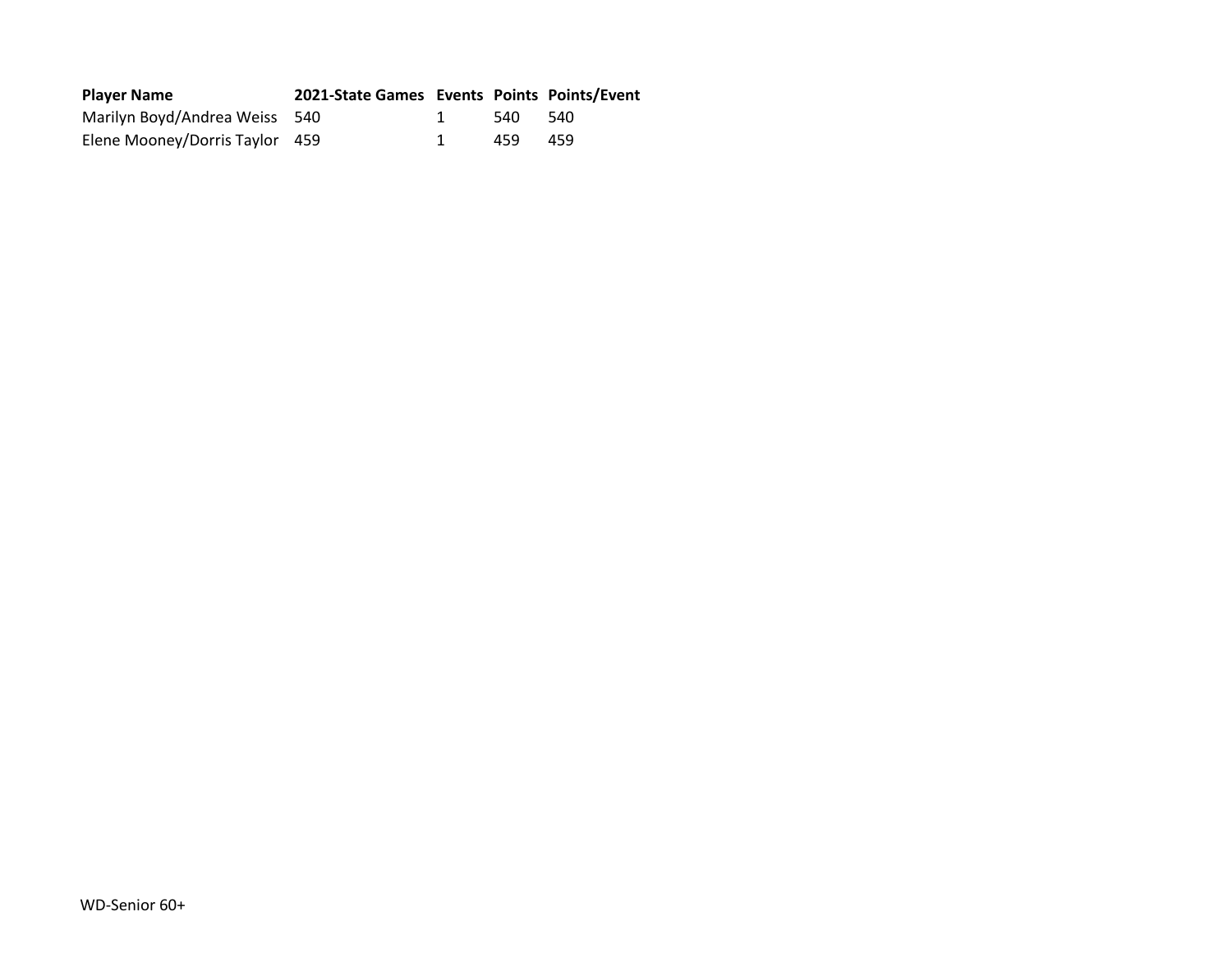| <b>Player Name</b>     |     | 2021-Fort Collins 2021-State Games 2021-Pikes Peak Events Points Points/Event |     |      |     |
|------------------------|-----|-------------------------------------------------------------------------------|-----|------|-----|
| Sherin Ann Abraham     | 408 | 480                                                                           | 540 | 1428 | 476 |
| Thanunya Paemanee      | 480 | 0                                                                             | 0   | 480  | 480 |
| <b>Ting Fang</b>       | 0   | 0                                                                             | 459 | 459  | 459 |
| Jia Hui Sim            | 0   | 408                                                                           | 0   | 408  | 408 |
| Olivia Rui             |     | 0                                                                             | 378 | 378  | 378 |
| Pavithra Govardhanan 0 |     | 0                                                                             | 378 | 378  | 378 |
| Surekha Gajapathy      | 336 | 0                                                                             | 0   | 336  | 336 |
| Mariana Beard          | 0   | 336                                                                           | 0   | 336  | 336 |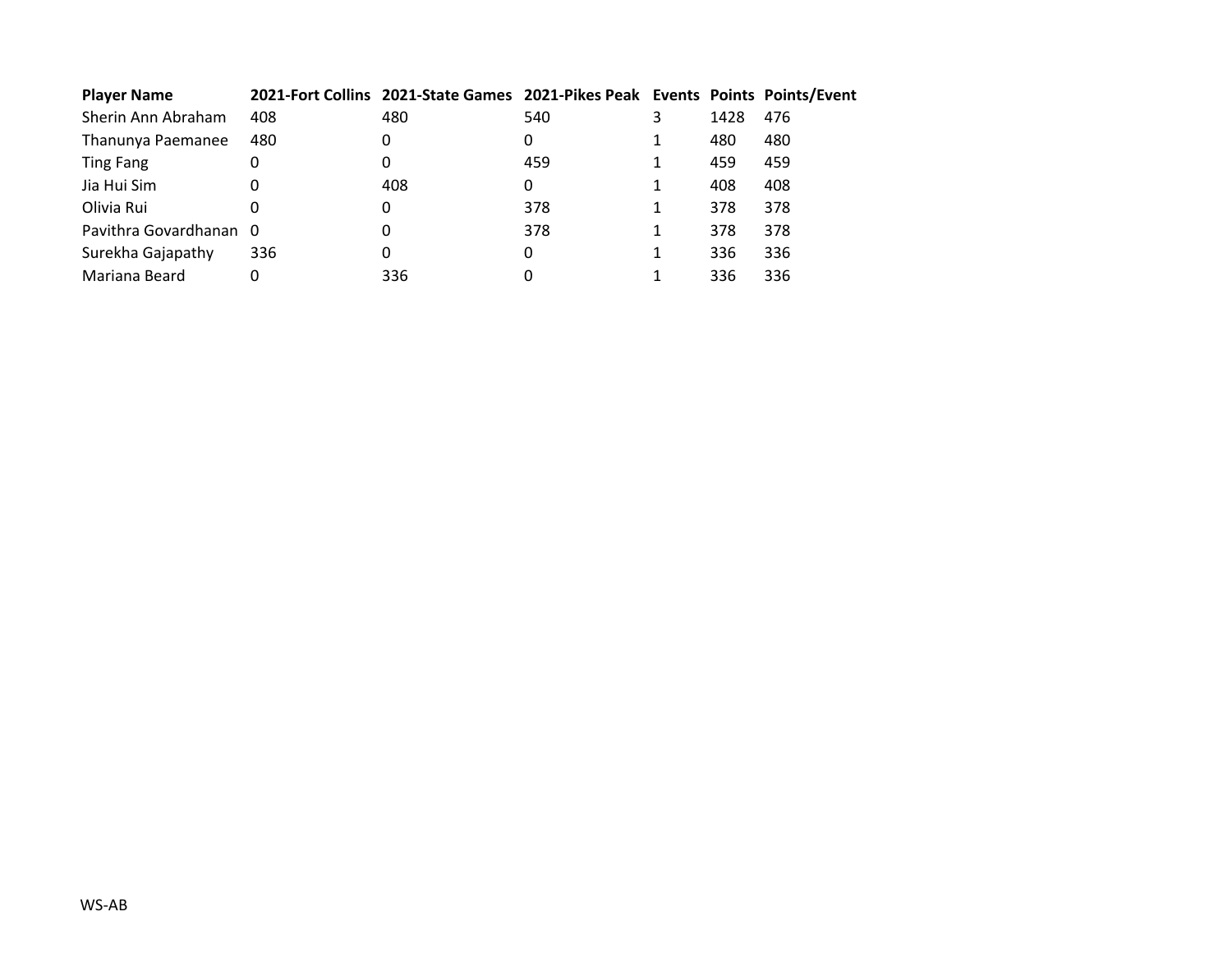| <b>Player Name</b>     |     | 2021-Fort Collins 2021-State Games 2021-Pikes Peak Events Points Points/Event |     |     |     |
|------------------------|-----|-------------------------------------------------------------------------------|-----|-----|-----|
| Yu Ye                  | 420 | 294                                                                           | O   | 714 | 357 |
| Madhvi Chittoor        | 357 | 0                                                                             | 294 | 651 | 325 |
| Pavithra Govardhanan 0 |     | 420                                                                           | 0   | 420 | 420 |
| Sridevi Maharaj        |     | 0                                                                             | 420 | 420 | 420 |
| Olivia Yancey          |     | 357                                                                           | 0   | 357 | 357 |
| Ervina Ruaw            |     | 0                                                                             | 357 | 357 | 357 |
| Andrea Weiss           |     | 294                                                                           | 0   | 294 | 294 |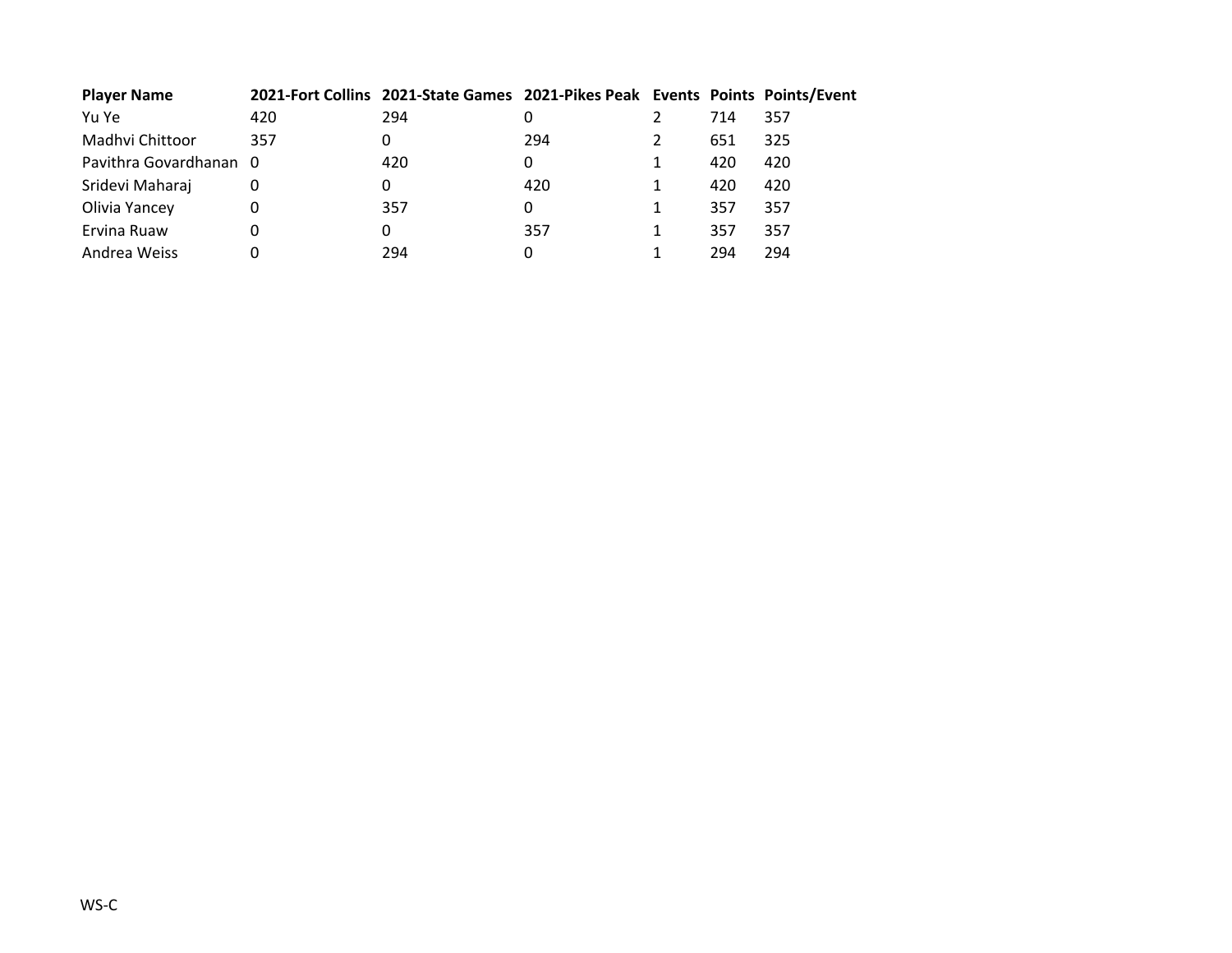| <b>Player Name</b>  | 2021-Pikes Peak Events Points Points/Event |         |     |
|---------------------|--------------------------------------------|---------|-----|
| Madhvi Chittoor 540 |                                            | 540 540 |     |
| Isabel Joshy        | 459                                        | 459     | 459 |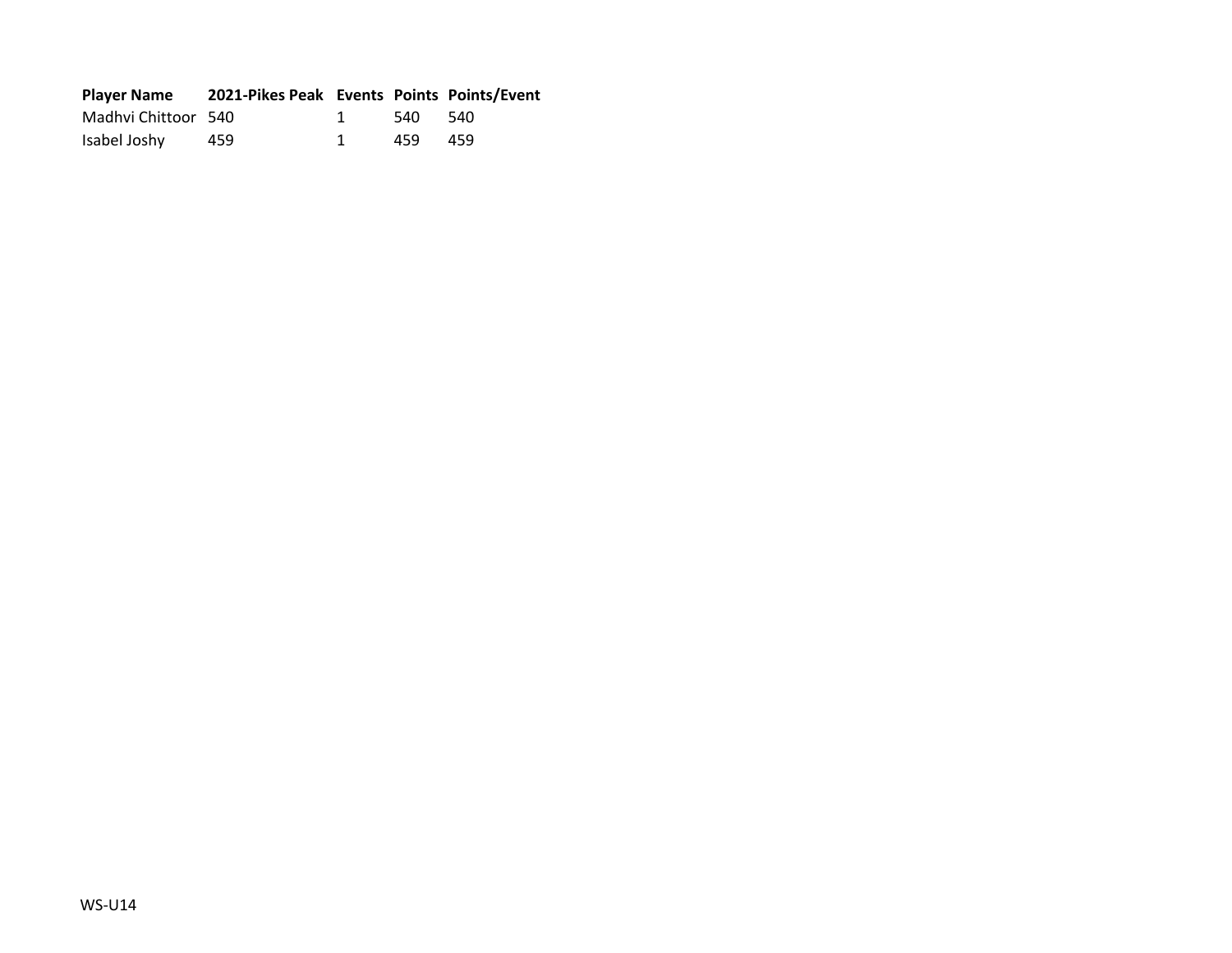| <b>Player Name</b>                           |     | 2021-Fort Collins 2021-State Games 2021-Pikes Peak Events Points Points/Event |     |     |     |
|----------------------------------------------|-----|-------------------------------------------------------------------------------|-----|-----|-----|
| Jacqueline Manueke/Deldijanto Riebentrop     | 297 |                                                                               | 378 | 675 | 337 |
| Thanunya Paemanee/Horas Napitupulu           | 540 | U                                                                             | 0   | 540 | 540 |
| Bonnie Carroll/Bhaskar Neogi                 | 0   | 540                                                                           | 0   | 540 | 540 |
| Isla Simpson/Bhaskar Neogi                   | 0   | 0                                                                             | 540 | 540 | 540 |
| Pavithra Govardhanan/Vishal Anandamani       | 297 | 216                                                                           | 0   | 513 | 256 |
| Isla Simpson/Yanis Fernandes                 | 459 | 0                                                                             | 0   | 459 | 459 |
| Ellen Steinlein/Ajith Kurian Issac           | 0   | 459                                                                           | 0   | 459 | 459 |
| Ellen Steinlein/Chern-Hooi Lim               | 0   | 0                                                                             | 459 | 459 | 459 |
| Ellen Steinlein/Pedro Zapata Santana         | 378 | 0                                                                             | 0   | 378 | 378 |
| Laura Stuppin/Stanley Winokan                | 378 | 0                                                                             | 0   | 378 | 378 |
| Jia Hui Sim/Manpreet Bhandal                 | 0   | 378                                                                           | 0   | 378 | 378 |
| Jacqueline Manueke/Didik Supriyanto          | O   | 378                                                                           | 0   | 378 | 378 |
| Yue Fan/Mete Özçörekçi                       | 0   | 0                                                                             | 378 | 378 | 378 |
| Sherin Ann Abraham/Vinay Sandeep Kumar Guntu | 297 | 0                                                                             | 0   | 297 | 297 |
| Reema Khan/Krishan Singh                     | 297 | 0                                                                             | O   | 297 | 297 |
| Mariana Beard/Chern-Hooi Lim                 | 0   | 297                                                                           | 0   | 297 | 297 |
| Senny Palilingan/Stanley Winokan             | n   | 297                                                                           | 0   | 297 | 297 |
| Sherin Ann Abraham/Joshy Lonappan            | 0   | 297                                                                           | 0   | 297 | 297 |
| Laura Stuppin/Thang Nghiem                   |     | 297                                                                           | 0   | 297 | 297 |
| Sue Ruan/Charles Dien                        |     | 0                                                                             | 297 | 297 | 297 |
| Sridevi Maharaj/Clay Gilmour                 |     |                                                                               | 297 | 297 | 297 |
| Ting Fang/Hongyu Guo                         | 0   |                                                                               | 297 | 297 | 297 |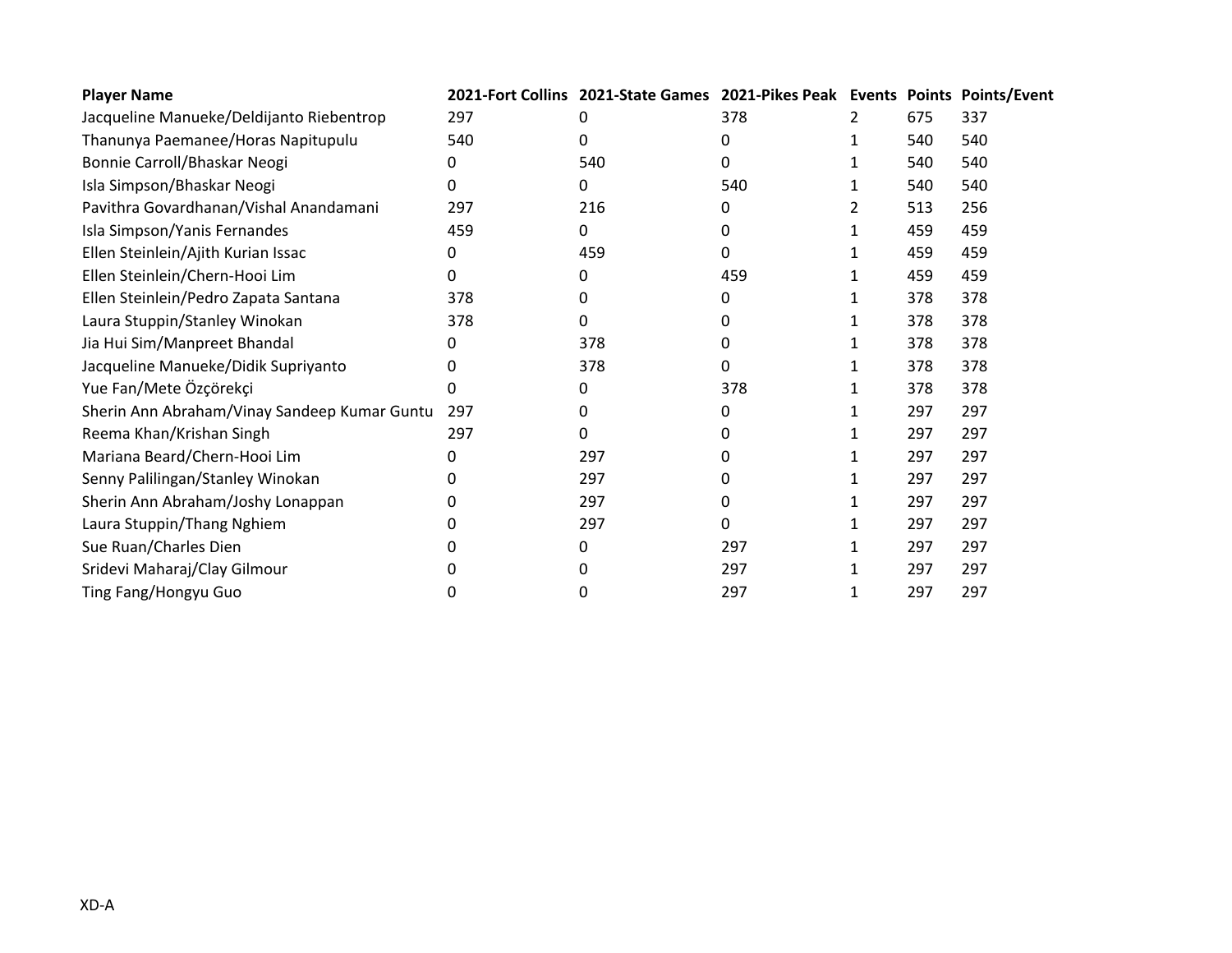| <b>Player Name</b>                     |     | 2021-Fort Collins 2021-State Games 2021-Pikes Peak Events Points Points/Event |     |   |      |     |
|----------------------------------------|-----|-------------------------------------------------------------------------------|-----|---|------|-----|
| Sue Ruan/Charles Dien                  | 264 | 480                                                                           | 480 | 3 | 1224 | 408 |
| Olivia Rui/Jimmy Chen                  | 264 | 408                                                                           | 192 | 3 | 864  | 288 |
| Surekha Gajapathy/Anuj Kanojia         | 336 | 0                                                                             | 336 | 2 | 672  | 336 |
| Shu Yang/Yanis Fernandes               | 408 | 0                                                                             | 192 | 2 | 600  | 300 |
| Pavithra Govardhanan/Tanmay Vasishta   | 336 | 0                                                                             | 264 | 2 | 600  | 300 |
| Yuanyuan Qin/Xingyu (Shinu) Chen       | 480 |                                                                               | 0   |   | 480  | 480 |
| Claire Chien/Stanley Winokan           | 0   | 0                                                                             | 408 |   | 408  | 408 |
| Pavithra Govardhanan/Vishal Anandamani | 0   | 336                                                                           | 0   |   | 336  | 336 |
| Uyen Tran/Vinnie Yanga                 | 0   | 336                                                                           | 0   |   | 336  | 336 |
| Laetitia Merle/Joshy Lonappan          | 0   | 0                                                                             | 336 |   | 336  | 336 |
| Preethy John/Leo Davis                 | 264 | 0                                                                             | 0   |   | 264  | 264 |
| Rose Surprenant/John Pelosi Jr         | 264 | 0                                                                             | 0   |   | 264  | 264 |
| Amy Low/Sumit Sur                      | 0   | 264                                                                           | 0   | 1 | 264  | 264 |
| Yuanyuan Qin/Vinnie Yanga              | 0   | 0                                                                             | 264 |   | 264  | 264 |
| Yue Fan/Xingyu Chen                    | 0   | 0                                                                             | 264 |   | 264  | 264 |
| Senny Palilingan/Michael Rotinsulu     | 0   | 0                                                                             | 264 |   | 264  | 264 |
| Reema Khan/Krishan Singh               | 192 | 0                                                                             | 0   |   | 192  | 192 |
| Uyen Tran/Pasang Sherpa                | 0   | 0                                                                             | 192 |   | 192  | 192 |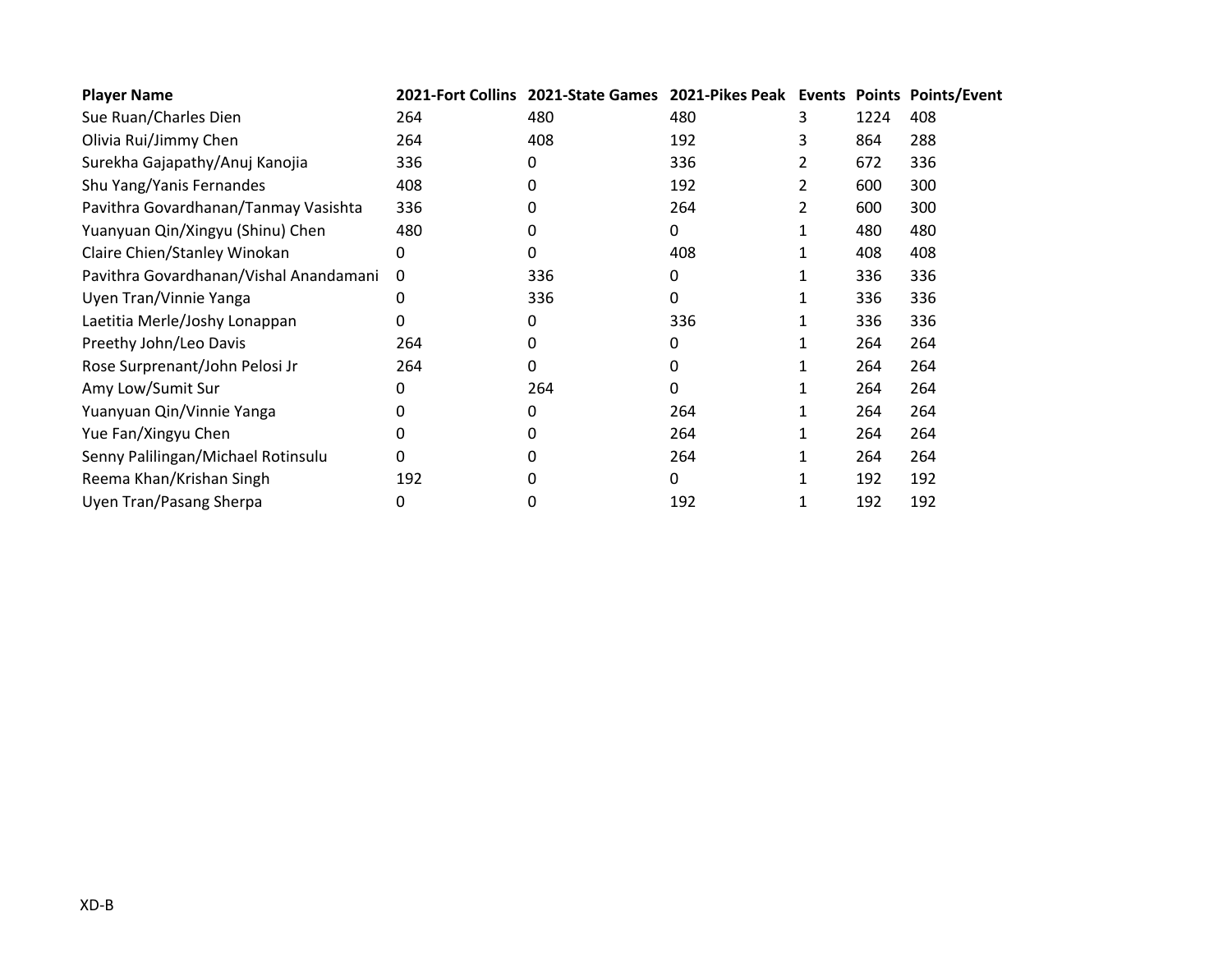| <b>Player Name</b>                  |              | 2021-Fort Collins 2021-State Games 2021-Pikes Peak Events Points Points/Event |     |     |     |
|-------------------------------------|--------------|-------------------------------------------------------------------------------|-----|-----|-----|
| Amy Low/Lachhu Rana                 | 420          | 0                                                                             | 357 | 777 | 388 |
| Elene Mooney/John Pelosi Jr         | 0            | 357                                                                           | 231 | 588 | 294 |
| Jeanne Kolondam/Berthy Pondaag      | 0            | 294                                                                           | 294 | 588 | 294 |
| Selvi Kiroyan/Bradley Pratasik      | 0            | 420                                                                           | 0   | 420 | 420 |
| Laetitia Merle/David Nguyen         | 0            | 0                                                                             | 420 | 420 | 420 |
| Rose Surprenant/John Pelosi Jr      | 357          | 0                                                                             |     | 357 | 357 |
| Jeanne Kolondam/Stevi Kolibu        | 294          | 0                                                                             | 0   | 294 | 294 |
| Virginia Clair/Vineeth Ramachandran | 294          | 0                                                                             | 0   | 294 | 294 |
| Andrea Weiss/Stanley Boyd           | 0            | 294                                                                           | 0   | 294 | 294 |
| Ervina Ruaw/Rully Maringka          | 0            | 0                                                                             | 294 | 294 | 294 |
| Claire Chien/Jimmy Lai              | 231          | 0                                                                             |     | 231 | 231 |
| Yu Ye/Carl Nassar                   | 231          | 0                                                                             | O   | 231 | 231 |
| Yan Fei/Alexander Roberts           | 231          | 0                                                                             | 0   | 231 | 231 |
| Rhea Gluckman/Yanbin Gong           | 231          | 0                                                                             |     | 231 | 231 |
| Olivia Yancey/Mike Yancey           | <sup>0</sup> | 231                                                                           |     | 231 | 231 |
| Senny Palilingan/Frangky Lumowa     | 0            | 231                                                                           |     | 231 | 231 |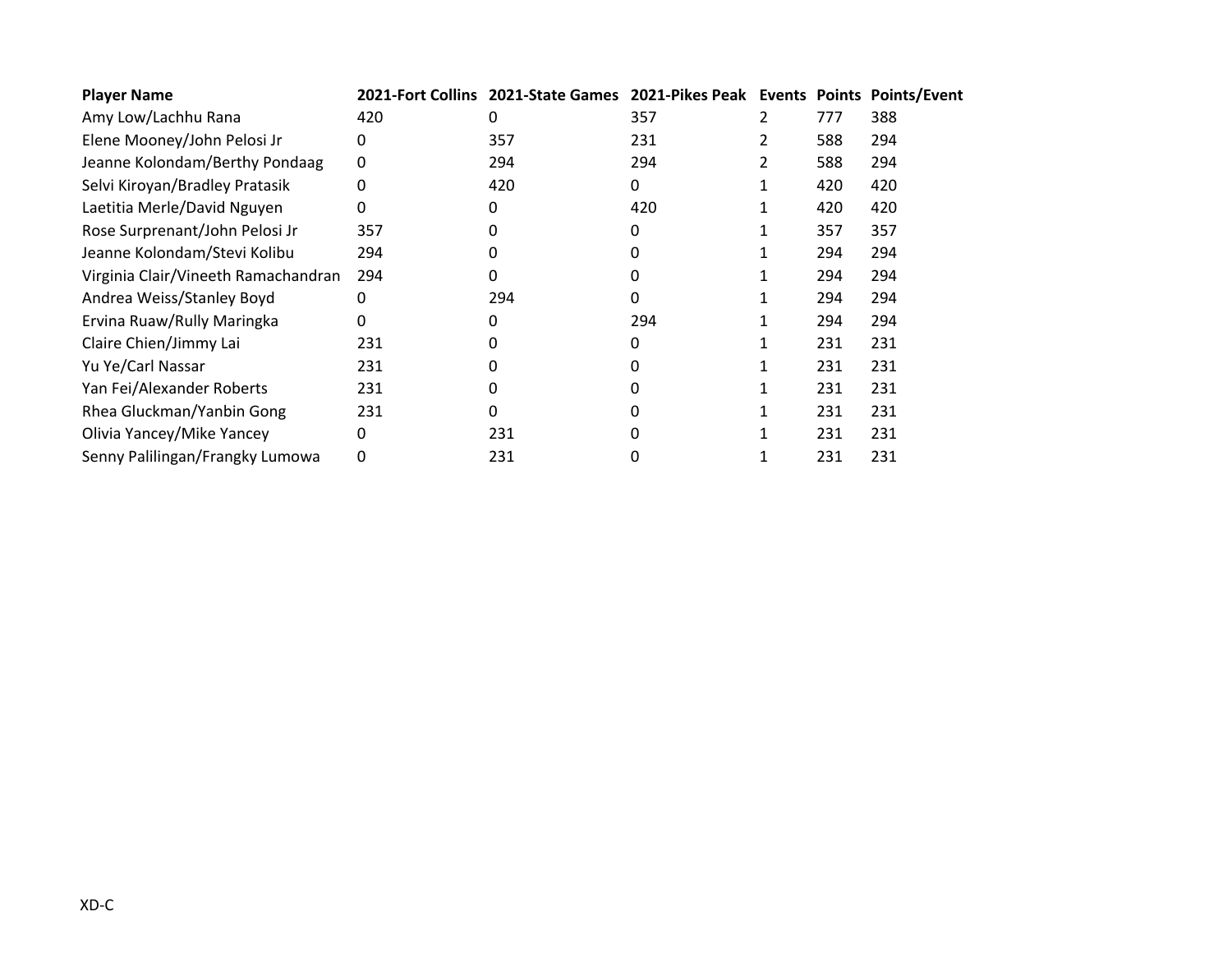| <b>Player Name</b>                       |     | 2021-Fort Collins 2021-State Games 2021-Pikes Peak Events Points Points/Event |     |   |     |     |
|------------------------------------------|-----|-------------------------------------------------------------------------------|-----|---|-----|-----|
| Sherin Ann Abraham/Joshy Lonappan        | 297 | 297                                                                           | 378 |   | 972 | 324 |
| Sue Ruan/Charles Dien                    | 540 | 297                                                                           | 0   |   | 837 | 418 |
| Jacqueline Manueke/Derby Kolibu          | 459 | 0                                                                             | 297 | 2 | 756 | 378 |
| Isla Simpson/Anuj Kanojia                | 297 | 0                                                                             | 297 | 2 | 594 | 297 |
| Jia Hui Sim/Chern-Hooi Lim               | 0   | 540                                                                           | 0   |   | 540 | 540 |
| Senny Palilingan/Chern-Hooi Lim          | 0   | 0                                                                             | 540 |   | 540 | 540 |
| Jacqueline Manueke/Deldijanto Riebentrop | 0   | 459                                                                           | 0   |   | 459 | 459 |
| Claire Chien/Xingyu Chen                 | 0   | 0                                                                             | 459 |   | 459 | 459 |
| Ellen Steinlein/Vinnnie Yanga            | 378 | 0                                                                             | 0   |   | 378 | 378 |
| Surekha Gajapathy/Thang Nghiem           | 378 | 0                                                                             | 0   |   | 378 | 378 |
| Ellen Steinlein/Ajith Kurian Issac       | 0   | 378                                                                           | 0   |   | 378 | 378 |
| Bonnie Carroll/Bhaskar Neogi             | 0   | 378                                                                           | 0   |   | 378 | 378 |
| Ting Fang/Hongyu Guo                     | 0   | 0                                                                             | 378 |   | 378 | 378 |
| Olivia Rui/Jimmy Chen                    | 297 | 0                                                                             | 0   |   | 297 | 297 |
| Claire Chien/Vinay Sandeep Kumar Guntu   | 297 |                                                                               | 0   |   | 297 | 297 |
| Surekha Gajapathy/Praneeth Naramsetti    | 0   | O                                                                             | 297 |   | 297 | 297 |
| Ellen Steinlein/Stanley Winokan          | 0   | 0                                                                             | 297 |   | 297 | 297 |
| Shu Yang/Yanis Fernandes                 | 0   | 0                                                                             | 216 |   | 216 | 216 |
| Yuanyuan Qin/Vinnie Yanga                |     |                                                                               | 216 |   | 216 | 216 |
| Pavithra Govardhanan/Vishal Anandamani   | 0   | 0                                                                             | 216 |   | 216 | 216 |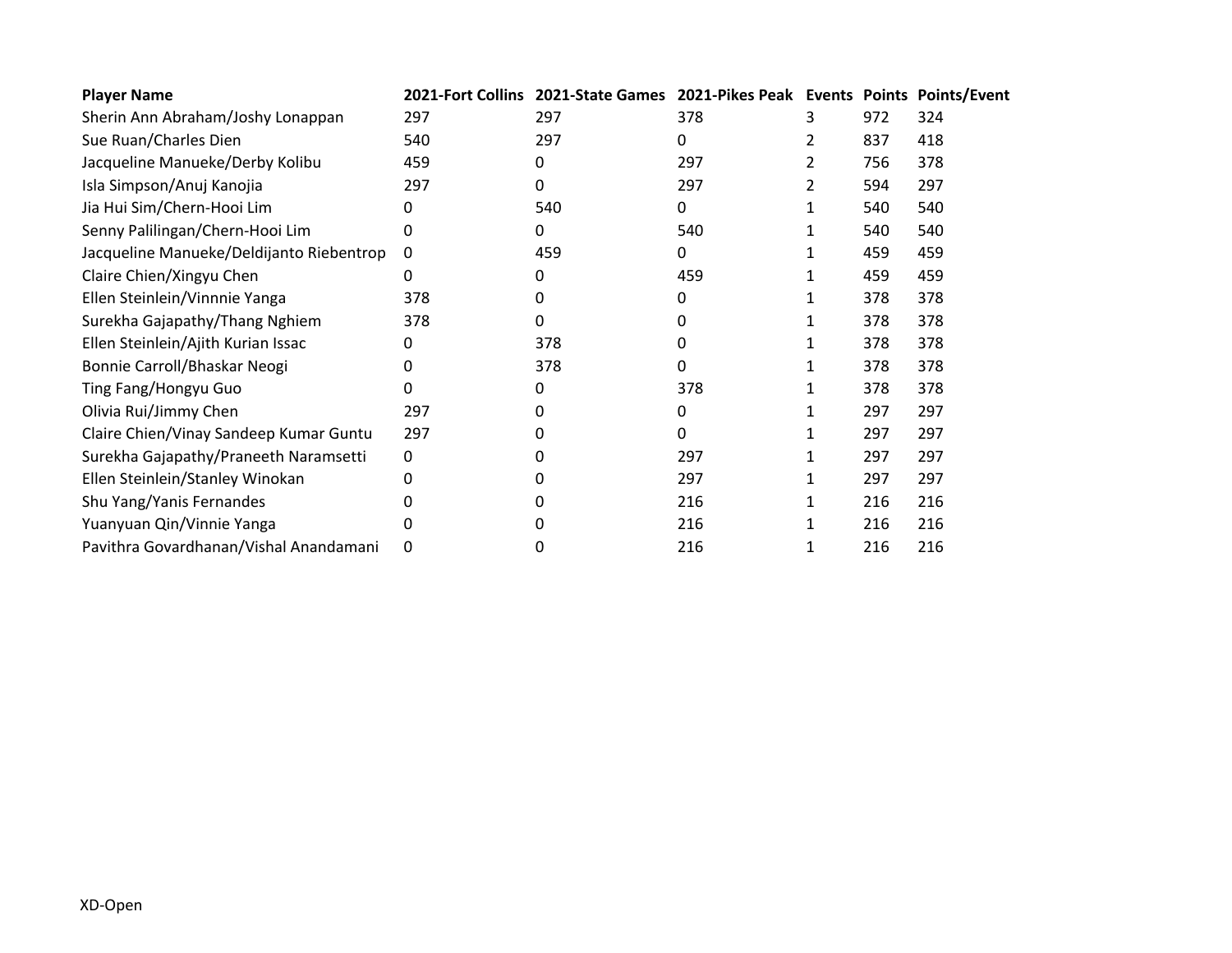| <b>Player Name</b>             |     | 2021-Fort Collins 2021-State Games 2021-Pikes Peak Events Points Points/Event |     |     |     |
|--------------------------------|-----|-------------------------------------------------------------------------------|-----|-----|-----|
| Amy Low/Lachhu Rana            | 540 |                                                                               | 459 | 999 | 499 |
| Andrea Weiss/Stanley Boyd      | 0   | 540                                                                           | 0   | 540 | 540 |
| Elene Mooney/John Pelosi Jr    | 0   | 0                                                                             | 540 | 540 | 540 |
| Dorris Taylor/Haitao Zheng     | 459 |                                                                               | 0   | 459 | 459 |
| Dorris Taylor/Mike Yancey      | 0   | 459                                                                           | 0   | 459 | 459 |
| Virginia Clair/Bob Caliga      | 378 | 0                                                                             | 0   | 378 | 378 |
| Linda Cory/Carl Nassar         | 378 | 0                                                                             | 0   | 378 | 378 |
| Marilyn Boyd/Grant Taggard     | 0   | 378                                                                           | 0   | 378 | 378 |
| Jeanne Kolondam/Alfred Tumondo | 297 | 0                                                                             |     | 297 | 297 |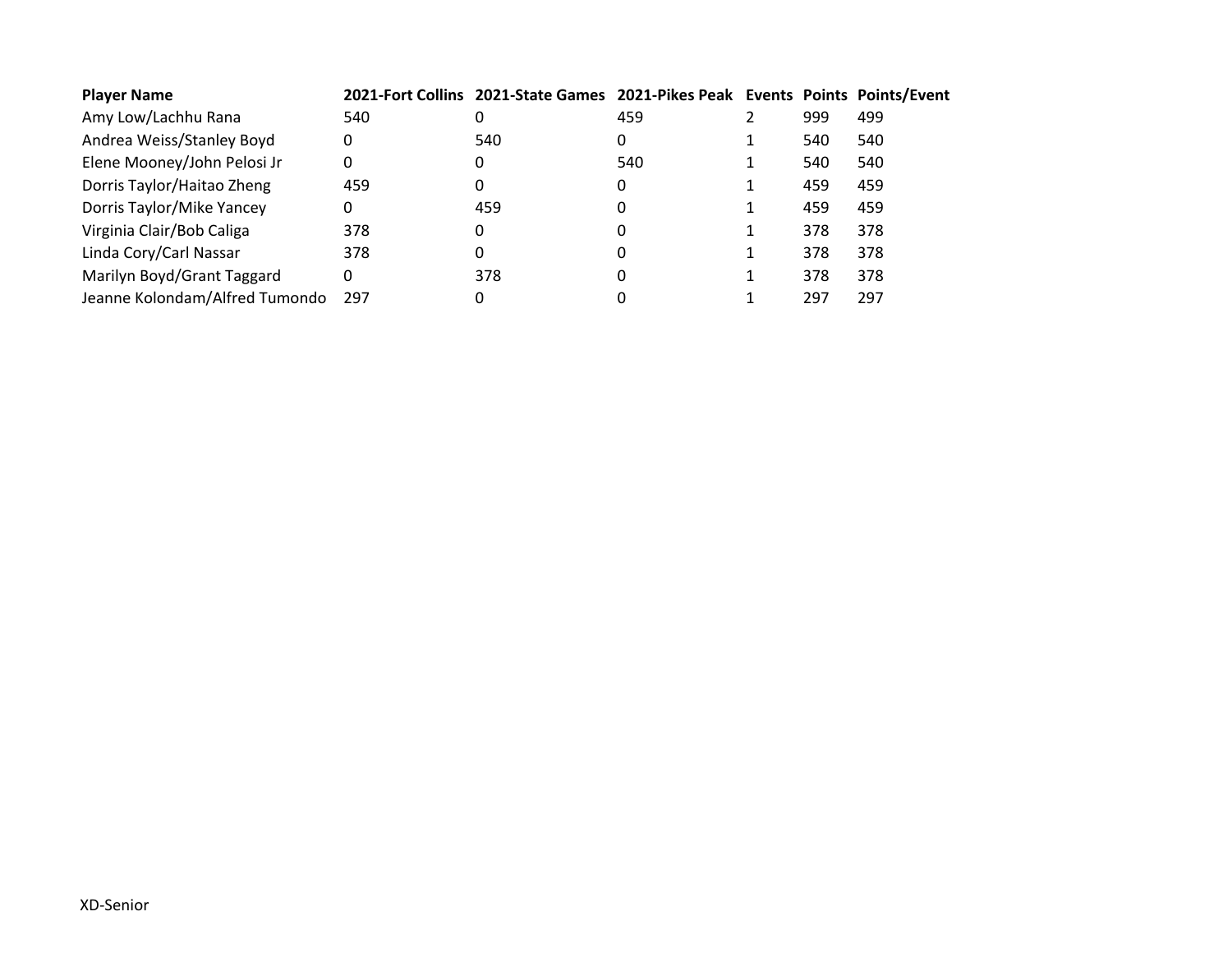| <b>Player Name</b>           | 2021-State Games Events Points Points/Event |     |      |
|------------------------------|---------------------------------------------|-----|------|
| Amy Low/Sumit Sur            | 540                                         | 540 | -540 |
| Elene Mooney/Lachhu Rana 459 |                                             | 459 | 459  |